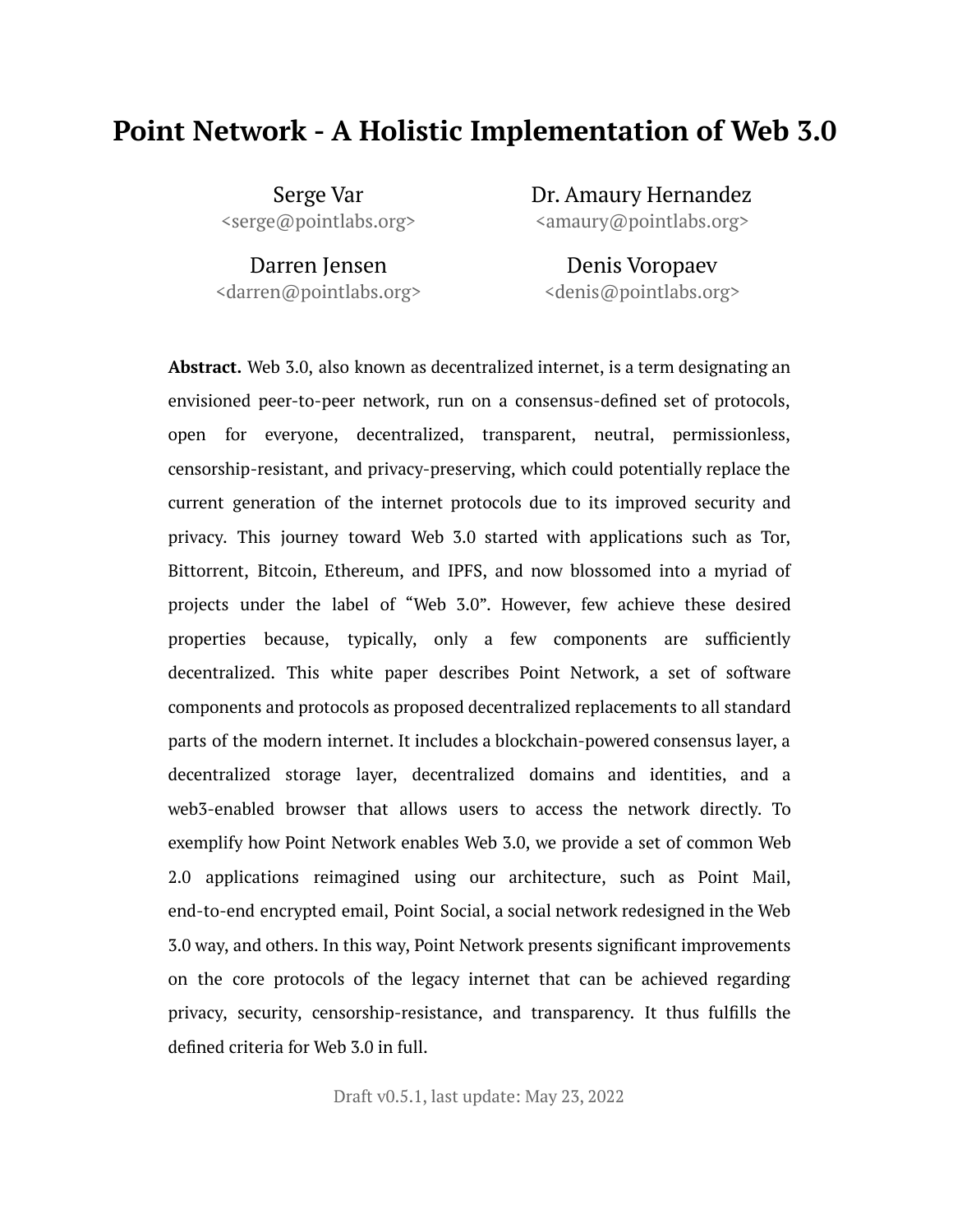# **Table of Contents**

| Introduction                                |                |
|---------------------------------------------|----------------|
| <b>Point Network Architecture</b>           |                |
| <b>Architecture Overview</b>                | $\overline{7}$ |
| Request/Response Lifecycle in Point Network | 8              |
| <b>Point Storage</b>                        | 10             |
| <b>Storing and Retrieving Files</b>         | 13             |
| Directories                                 | 15             |
| <b>Private Files</b>                        | 16             |
| <b>Settings Files</b>                       | 16             |
| <b>Small Files</b>                          | 17             |
| <b>Transit Files</b>                        | 17             |
| <b>Identity Management</b>                  | 18             |
| <b>Key Pairs</b>                            | 18             |
| Identities                                  | 19             |
| Key-Value Store, Domains and Websites       | 19             |
| <b>Identity Transfer</b>                    | 19             |
| Delegation of Control                       | 20             |
| Subidentities                               | 20             |
| Multi-Signature Actions on Identities       | 21             |
| Social Recovery                             | 21             |
| <b>Initial Identity Distribution</b>        | 22             |
| <b>Point Browser</b>                        | 23             |
| Introduction                                | 23             |
| PointProxy Request Capture                  | 23             |
| Isolation from Web 2.0                      | 23             |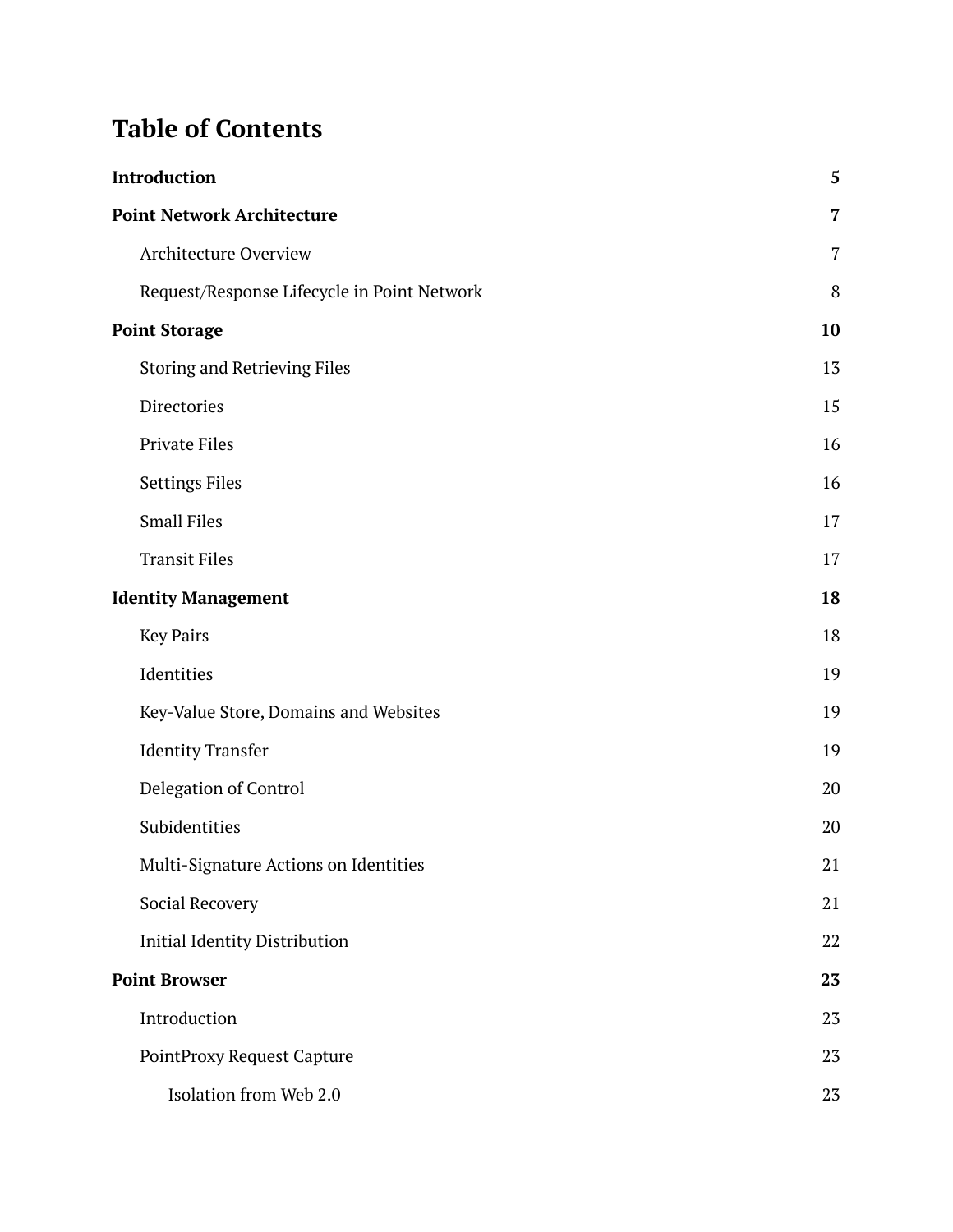|                               | Point Extension                                    | 24 |
|-------------------------------|----------------------------------------------------|----|
|                               | Point SDK                                          | 24 |
|                               | Legacy "Web3.js" SDK                               | 24 |
|                               | Other chains                                       | 24 |
|                               | Confirmation window                                | 25 |
|                               | Web3 Login                                         | 25 |
|                               | Notification manager                               | 26 |
|                               | <b>Internal Apps</b>                               | 26 |
|                               | Point Home                                         | 26 |
|                               | Point Wallet                                       | 26 |
|                               | Multi-Chain Support                                | 26 |
|                               | Send to Identity Handles                           | 27 |
|                               | Send to Identity Handles on Different Chains       | 27 |
|                               | Vaults (Two-Factor Authentication in Web3)         | 28 |
|                               | Privacy                                            | 29 |
|                               | Point Explorer                                     | 31 |
| <b>Potential Applications</b> |                                                    | 31 |
|                               | Censorship-resistant websites                      | 31 |
|                               | Interacting with dApps on several chains           | 32 |
|                               | Decentralized End-to-End Encrypted Email           | 32 |
|                               | Decentralized Social Media                         | 32 |
|                               | Decentralized Facebook, Reddit and Discord         | 32 |
|                               | <b>Decentralized Youtube</b>                       | 32 |
|                               | Decentralized Telegram                             | 32 |
|                               | Decentralized Zoom                                 | 32 |
|                               | <b>Supporting Communities and Content Creators</b> | 32 |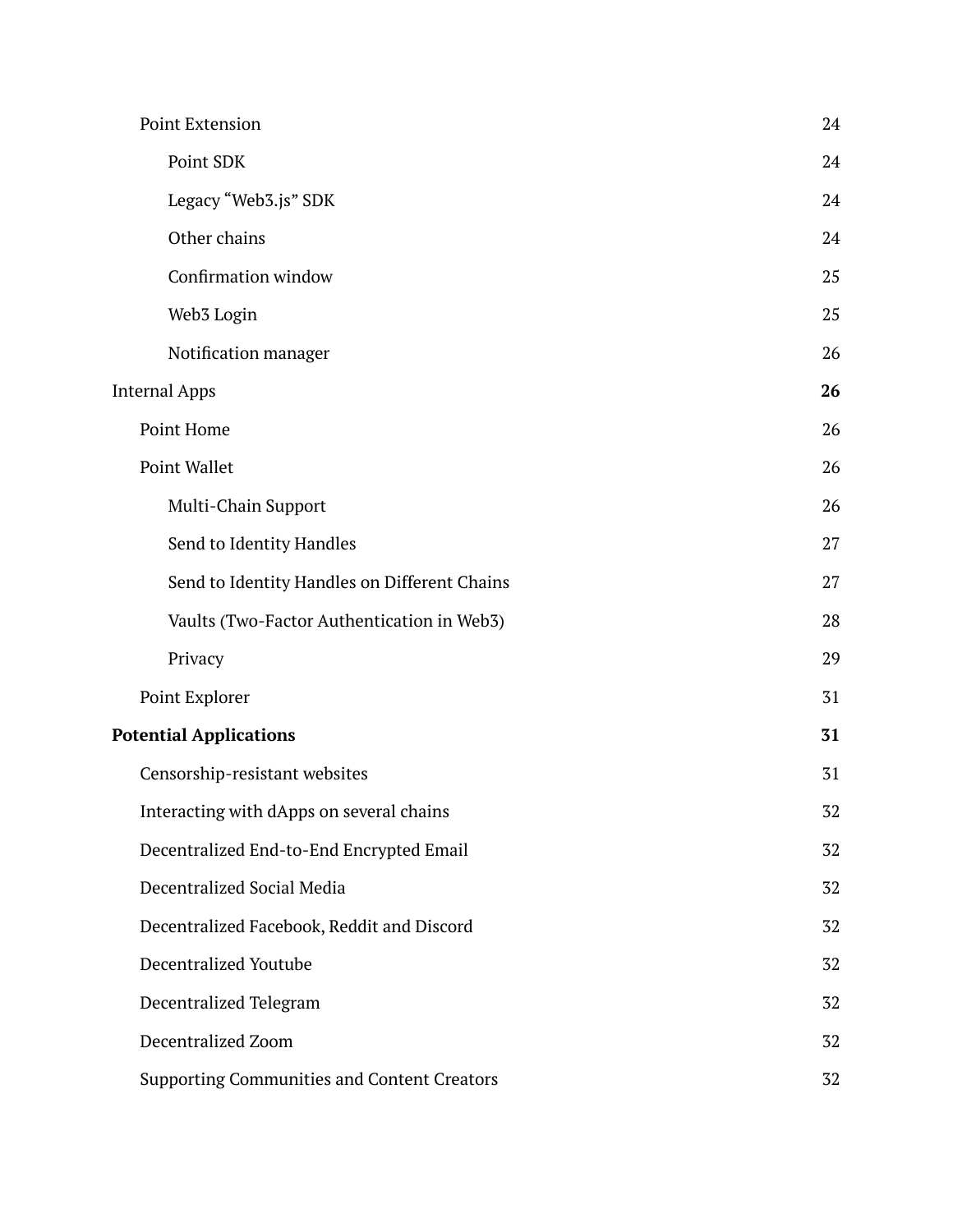|                   | References                                           |    |
|-------------------|------------------------------------------------------|----|
| <b>Conclusion</b> |                                                      | 33 |
|                   | Point Network for Enterprise                         | 33 |
|                   | DAO, Crowdfunding and Governance                     | 33 |
|                   | Zero-knowledge targeted advertising                  | 33 |
|                   | E-commerce                                           | 33 |
|                   | <b>Digital Canaries</b>                              | 33 |
|                   | Manageable Personal Data/KYC Identities              | 33 |
|                   | Signatures and Badges                                | 33 |
|                   | Digital Collectibles (e.g. art NFTs and game assets) | 33 |
|                   | Decentralized Github                                 | 33 |
|                   | <b>Storage Archives</b>                              | 33 |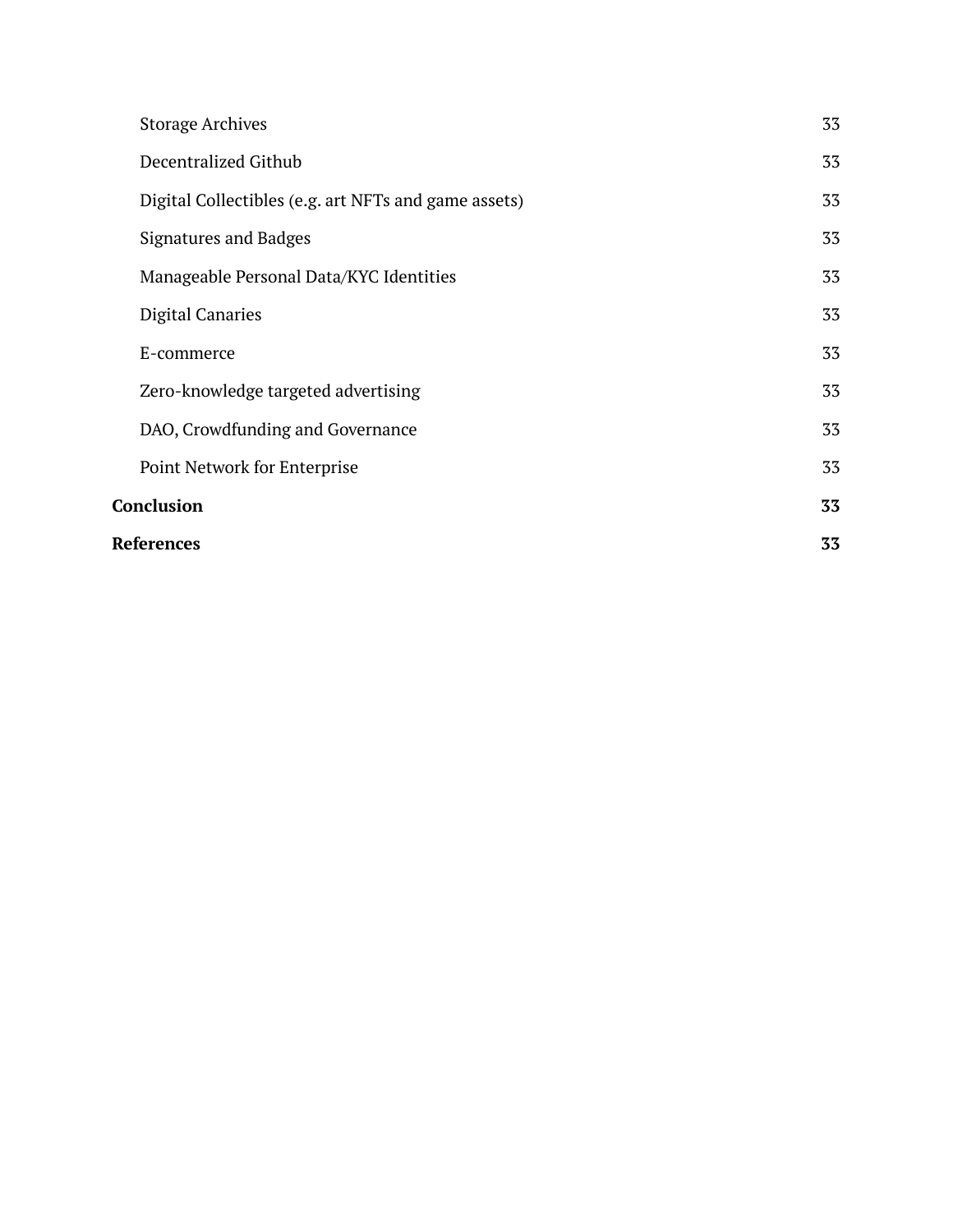# <span id="page-4-0"></span>Introduction

The internet's privacy and security, as they currently stand, present multiple flaws. Information security specialists, cryptographers, and free speech advocates are fighting an uphill battle.

**Insecure protocols.** The internet was not initially designed with security in mind [DeNardis, 2007]. Decades later, we still have to suffer from the security-as-an-afterthought approach. Hardware and software vendors are barely catching up with zero-day vulnerabilities, with lines of code and the number of dependencies growing geometrically, and attacks becoming increasingly more sophisticated [Dessouky et al., 2020];

**Mass-surveillance.** Government intelligence agencies, to conduct mass-surveillance in the name of national security, intentionally lower everyone's protection mechanisms by introducing backdoors into hardware and software [Lear, 2018], keeping zero-day vulnerabilities they find to themselves instead of helping patch them [Moshirnia, 2018] [Slupska et al., 2021], and hoarding everyone's private files, emails, photos, documents, pictures, calls, geolocation and browsing history in massive government data centers [Coddington, 2017]. Not only it has been revealed that this information gets abused by government employees for personal, career and political reasons [Slobogin, 2007] [Anderson, 2019] [Snowden2019], but it has become obvious that even highly classified information in intelligence agencies is not secure from theft $^1$  [Shane et al., 2017] [Brevini, 2017], and if unfettered access to the full archives of billions of people's digital lives falls into the wrong hands, the consequences are incalculable.

**Censorship.** The coalition of the largest social media corporations colloquially known as "big tech" enjoys unprecedented monopolistic control over the flow of information [van der Schyff et al., 2020] [Nadler and Collins, 2017] [Hallam and Zanella, 2017] [Harris, 2020] [Hubbard, 2020], runs opaque courts with unnamed unelected judges without effective appeal mechanisms, occasionally participates in synchronous events of removing social media accounts of the targets, also known as "deplatforming" [Rogers, 2020], and actively meddles in social discourse by censoring certain subjects, links and hashtags and using artificial intelligence to boost certain voices and suppress others [Gunitsky, 2015]. Alternative social media platforms could not solve the problem, because their Achilles heel is getting refused service by the hosting

<sup>1</sup> CIA lost hundreds of classified documents and cyberattack tools in the Vault 7 Leak [https://nakedsecurity.sophos.com/2017/03/07/wikileaks-drops-huge-cache-of-confidential-cia-documen](https://nakedsecurity.sophos.com/2017/03/07/wikileaks-drops-huge-cache-of-confidential-cia-documents/) [ts/](https://nakedsecurity.sophos.com/2017/03/07/wikileaks-drops-huge-cache-of-confidential-cia-documents/), and the fact that a 29-year old NSA employee Edward Snowden was able to exfiltrate hundreds of thousands of top secret documents undetected until published [link]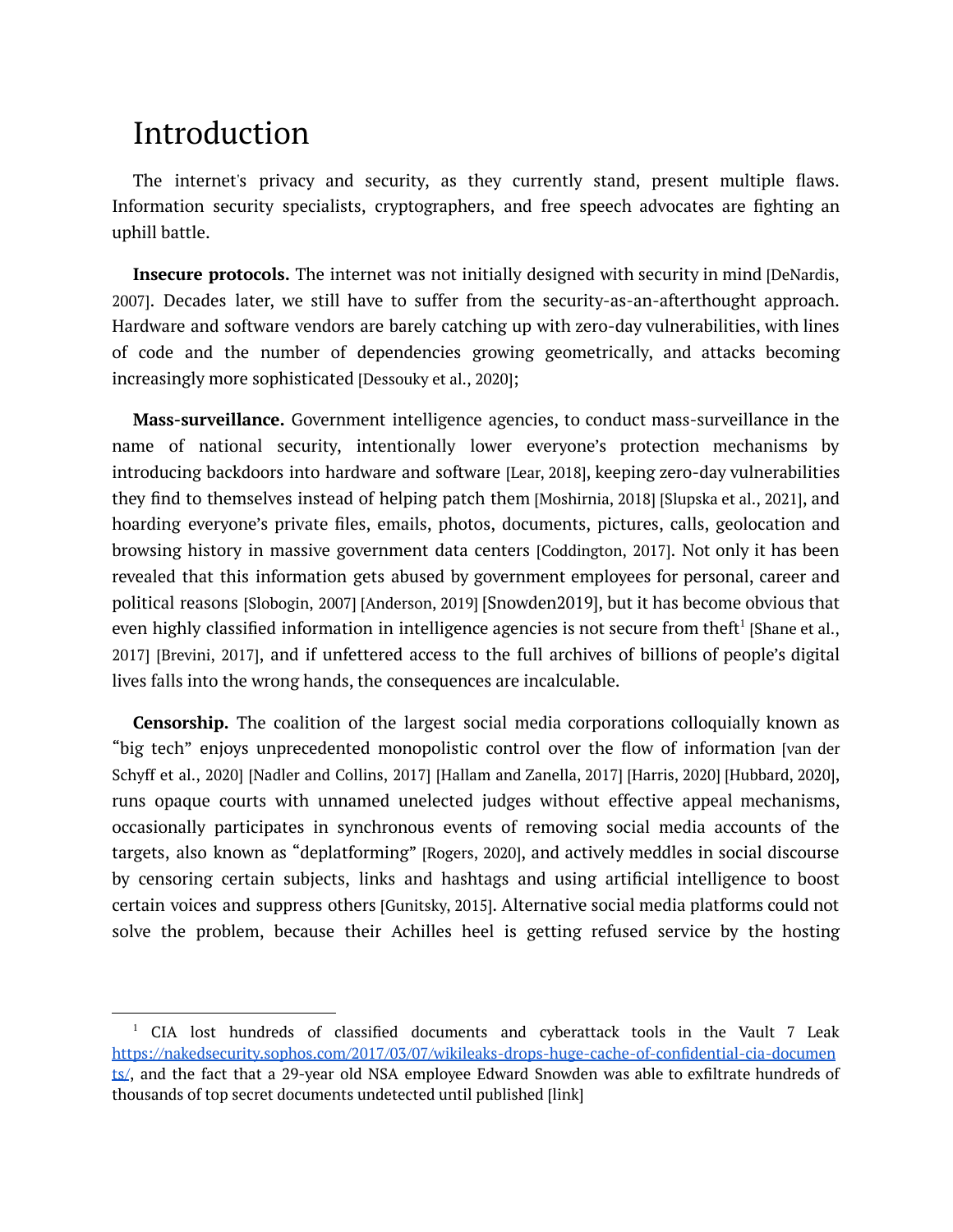providers 2 . Additionally, their domain names can be taken away at any moment [Kopel, 2013] [Molloy, 2021].

While the legal routes taken by public organizations and movements did not yield much change in these areas, technologists have been focused on trying to solve the problems with cybersecurity and cryptography protocols, algorithms and tools. What unites projects such as Bittorrent, Tor Network, Bitcoin, Ethereum, Signal, IPFS and the likes is the spirit of giving back the power to the internet users through decentralized peer-to-peer networks. A shared vision for what the internet should be like permeates their communities, and developers are working on bringing parts of it to reality with these projects. This vision of the global network that is open for participation, free from censorship, permissionless and privacy-preserving has been nicknamed "web 3.0", or "decentralized internet" [Alabdulwahhab, 2018].

Engineers behind Point Network have been inspired by the same ideals, and work towards the same goals. We believe that most of the building blocks necessary to build web 3.0 have already been invented, it is only a matter of developing a few additional components and linking them together.

There are several components that are crucial in the architecture of Point Network: 1) *decentralized identities* (which includes decentralized domains), 2) a *decentralized storage* layer (which uses Arweave), and 3) a web3-enabled browser (*Point Browser*) combined with a locally running proxy software (*PointProxy*). To achieve our goals, we combine several additional technologies and implementations.

In this paper we provide our vision of the future of web 3.0. We do not wish to cultivate misleading expectations that all of the features, or all of the decentralized applications described in here will be present in our first test implementations. Nonetheless, it marks our direction for where we believe web 3.0 technology is headed, and we expect engineering teams and dApp teams to get inspiration from this work, while not taking this as a definitive and final gospel dictating how it must look in its final form.

 $2A$  clear example is the shutdown of Parler [Otala et al., 2021] [Kierstead, 2021].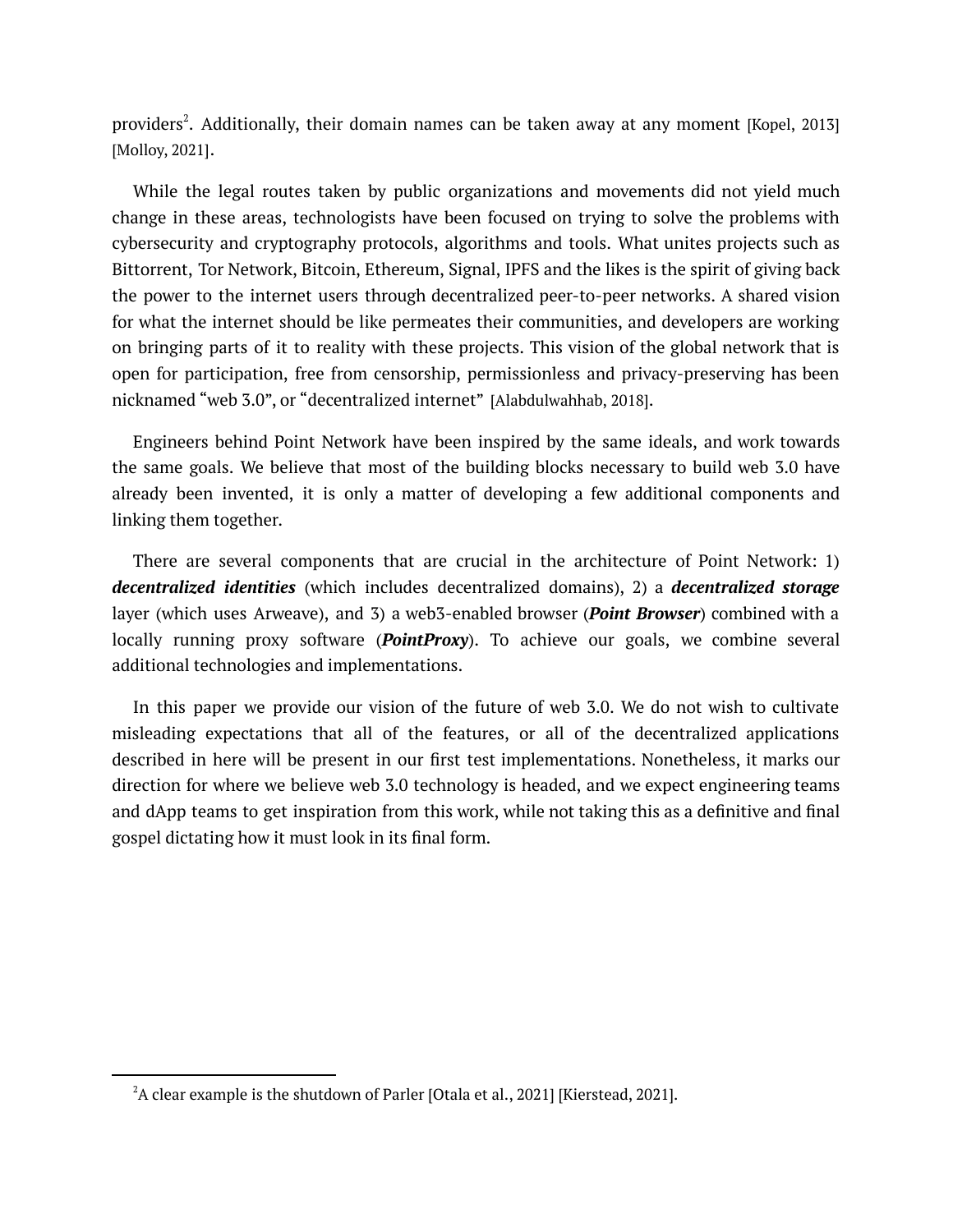# <span id="page-6-0"></span>Point Network Architecture

## <span id="page-6-1"></span>Architecture Overview

Below is an overview of Point Network architecture (Figure 1).



*Figure 1. Simplified Point Network architecture*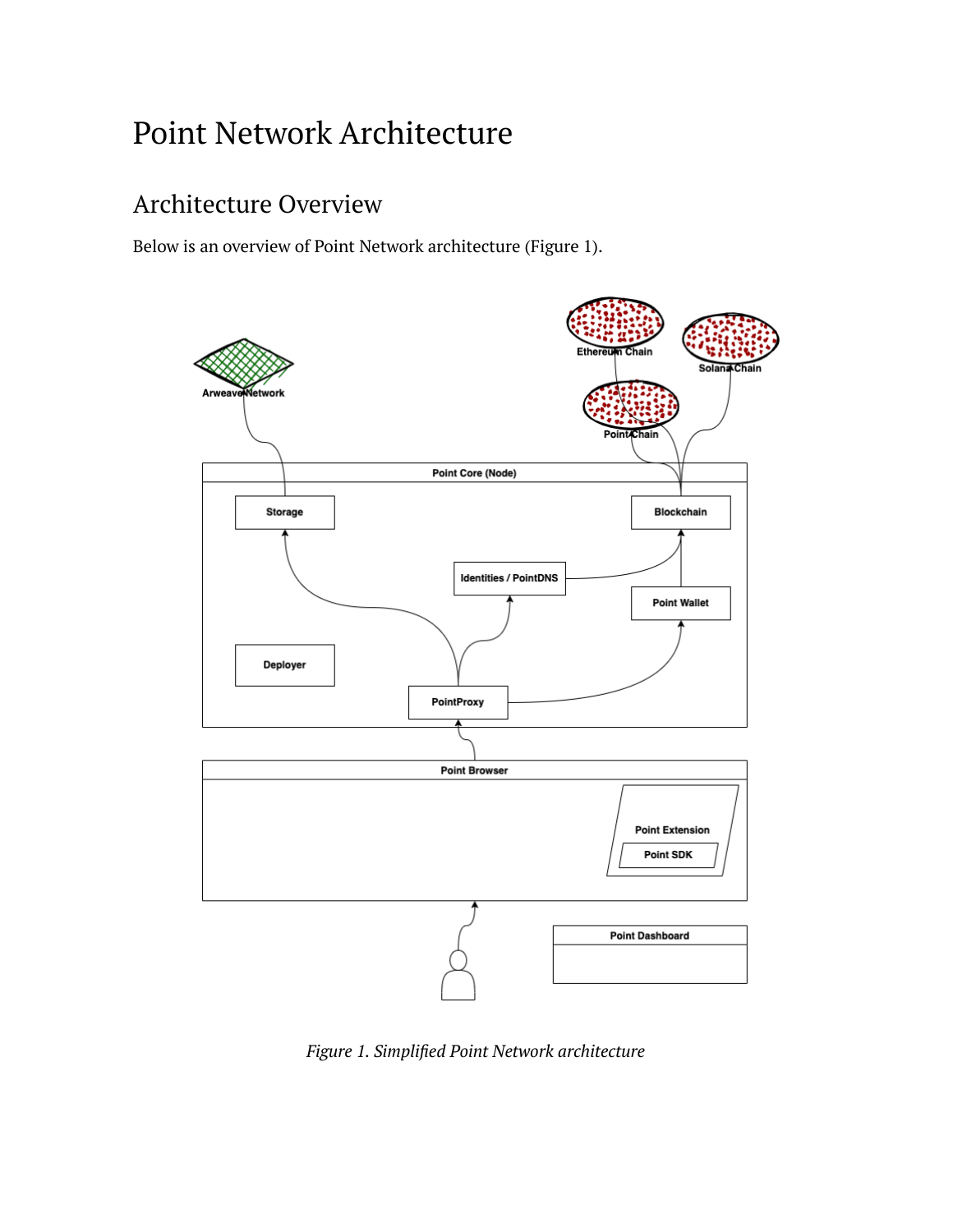**Point Dashboard** installs, updates, and manages the rest of the software; it also shows the status of the various components to a user.

**Point Browser** is a fork of the Mozilla Firefox browser, which is configured to be a web 3.0 client communicating with Point Node. In particular, it has a hard-coded setting that makes all requests go through a port taken by PointProxy, a local proxy software that captures every request. Point Browser is also packed with **Point Extension**, which enables **Point SDK** to be used in decentralized applications, sends notifications, manages the confirmation window, etc.

**Point Core (Node)** is the backend part running on a user's computer. It contains the following modules:

- **PointProxy**, which is a local proxy software listening on a specific localhost port, capturing all requests from Point Browser, communicating with other components of Point Node, and returning back the response;
- **Storage** module, which uploads and downloads files from and to Arweave decentralized storage network using content-addressable hashes;
- **Blockchain** module, responsible for communicating with various blockchains;
- **Wallet**, responsible for managing user's private keys, sending and receiving tokens and cryptocurrencies on multiple chains, and fetching transaction history;
- **Identities** module, communicating with **PointDNS** smart contract to associate identities with public keys, and retrieve information about decentralized domains;
- **Deployer**, a software tool for deploying decentralized applications and websites onto Point Network;
- and various other extra modules not shown in the simplified Figure 1 above for simplicity.

## <span id="page-7-0"></span>Request/Response Lifecycle in Point Network

A typical lifecycle of a request-response combo on Point Network looks like this. We will use https://example.point/user/mike as our example URL for a website on the decentralized internet, to where a user navigates in *Point Browser*.

**DNS request.** Normally, a browser issues a DNS request to a centralized DNS server, turning an alphanumeric domain name into an IP address to reach out to next. However, there is no  $\mathtt{example.point}$  domain on the legacy internet $^3$ . Instead, a locally running proxy software

<sup>&</sup>lt;sup>3</sup> Conversely, all connection to the legacy internet is severed from inside Point Browser. Content-addressable Web3 is fully isolated from the "old internet" similarly to how blockchain scripts (smart contracts) are run in environments isolated from the real world, so much so that in order to retrieve any data from the "external world" special "oracles" and "oracle networks" are needed.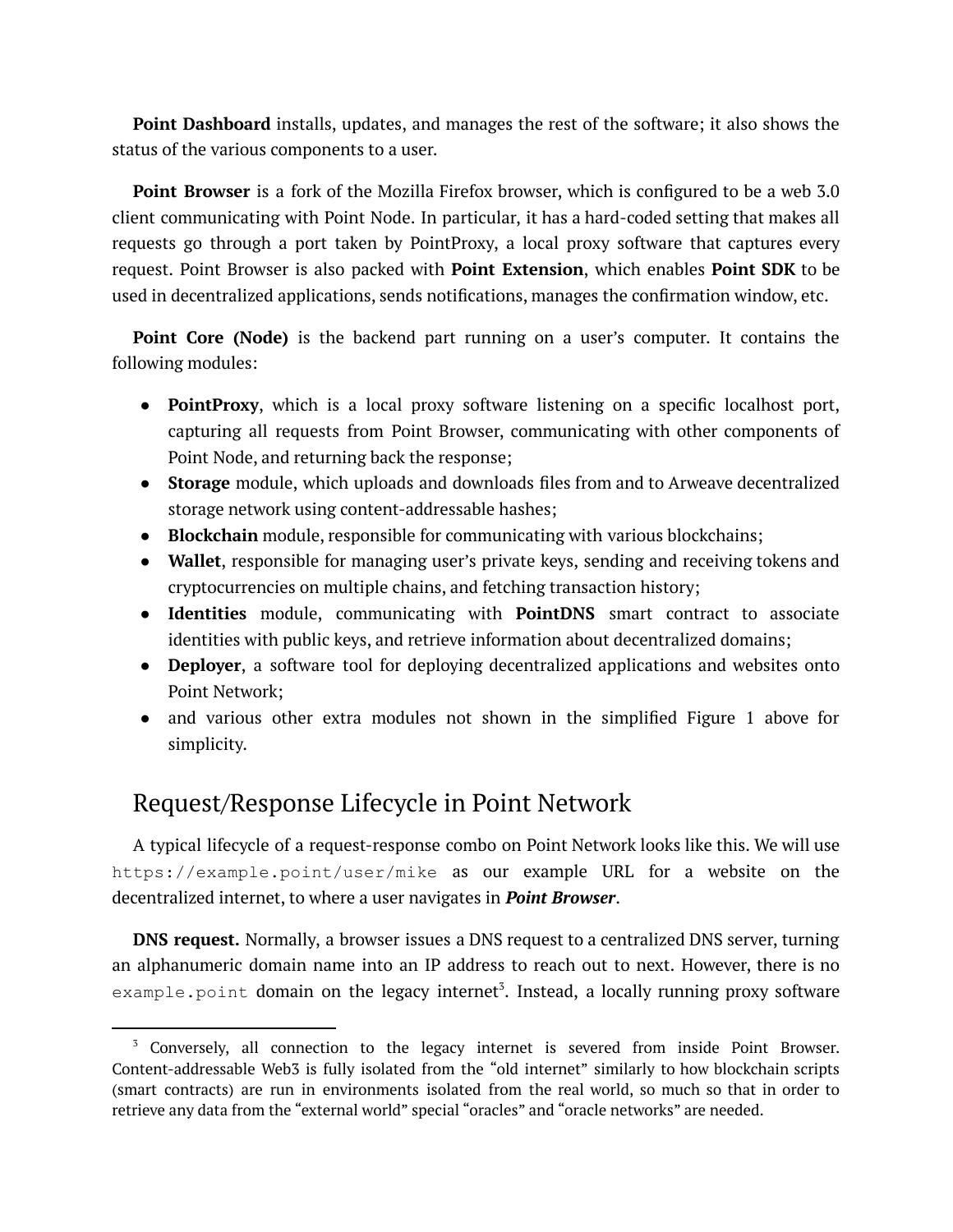called *PointProxy*, which is part of Point Network software and whose local port is hardcoded in Point Browser's settings, intercepts all requests, including DNS requests, and returns localhost for all DNS requests.

**HTTP request.** Next, a browser typically contacts the server using the provided IP address with an HTTP request (optionally wrapped in SSL/TLS layer for traffic encryption). The HTTP request includes: a *hostname,* a *path* to the requested file, *method* type (GET, POST and others), *variables/body*, and other *metadata/headers.* In the case of Point Network, the HTTP request gets intercepted by PointProxy.

**Preparing a** *root directory hash* **and a** *routes file hash***.** From the *Hostname* part of the request (example.point in our case). PointProxy looks at the key-value storage attached to that domain in the Identities contract to establish which *root directory hash* and *routes file hash* are currently attached to this domain by the identity owner.

Let's assume that the *root directory hash* in our example is cf5a...04ef. When downloaded from Arweave, this returns a directory with folders  $\cos$  /,  $\sin$  / and files layout.zhtml, index.zhtml and user.zhtml (content-addressed by hash as well).

Let's assume that the *routes file hash* in our example is 48ad...21de. When downloaded from Arweave, this returns a JSON file: {"/": "index.zhtml", "/user/:name": "user.zhtml"}

**Routing the request.** In our example, the requested URL matches the route /user/:name pointing to user.zhtml inside the root directory (and "mike" will become the value of a template variable name). If the URL hadn't matched any route, PointProxy would try to establish whether it matches a path inside the root directory, in which case, the contents of this file would be returned.

**Rendering a template.** If the file ends with ".zhtml" (as it does in our example case), it first passes through a ZHTML renderer. ZHTML is a backend language available to Point Network dApps, inspired by templating languages such as Jinja. The output of a ZHTML renderer is HTML, which can be parsed by the browser.

**Special routes.** There is a list of special routes that are considered reserved for extra functionality. For instance, there is a route group / storage/{id} which, when invoked on any domain, returns a file from decentralized storage based on the supplied  $\pm d$ .

This is done in order to discourage developers of web3 to continue using unsafe centralized facilities to store, and instead forces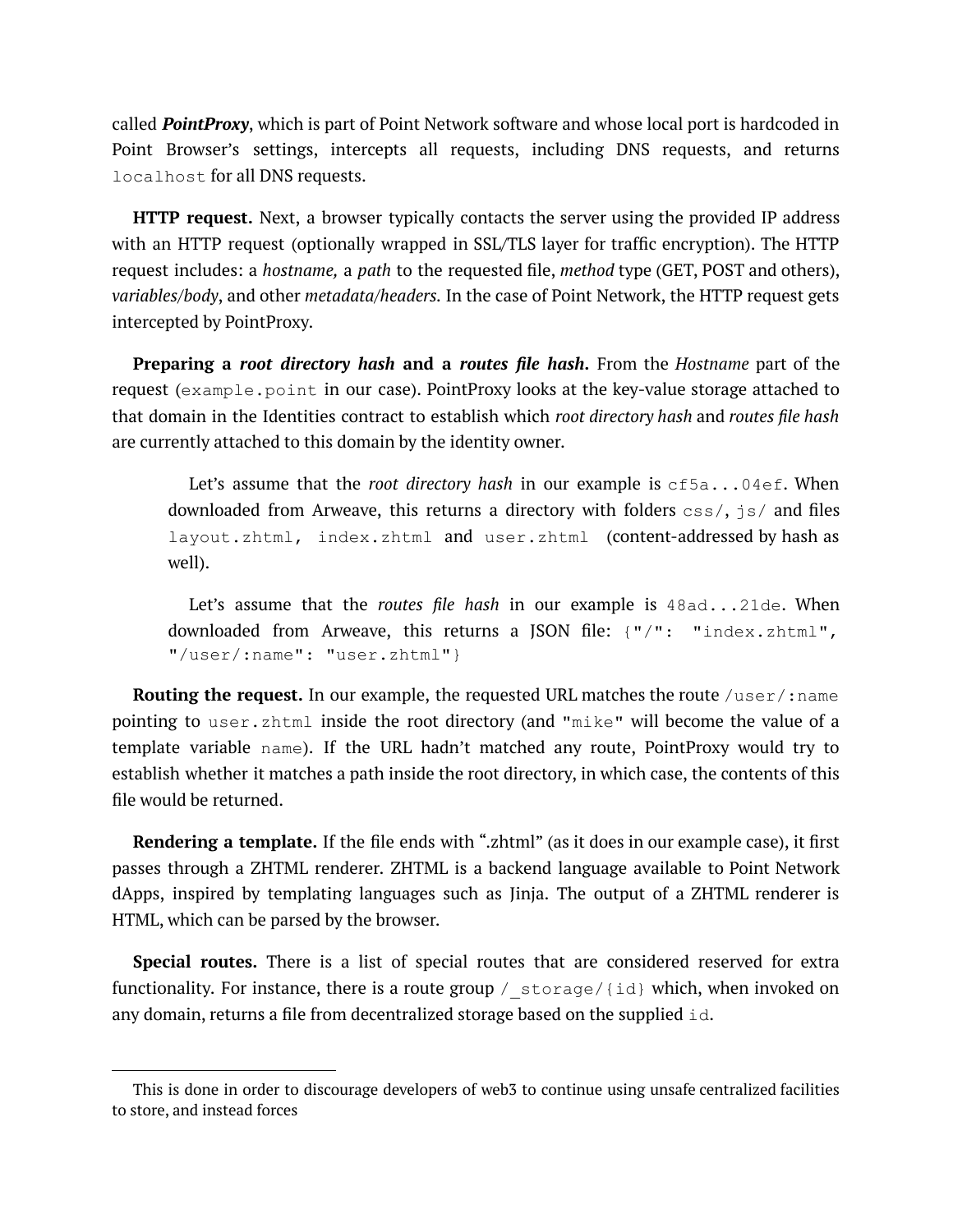# <span id="page-9-0"></span>Point Storage

The most valuable part of the current internet, without which most of the algorithms would have nothing to operate on and would have been without use, is the content. A new kind of internet would need to store the content somewhere, while adhering to the strict standards of censorship-resistance, surveillance-resistance, and openness we set in defining this new network. Point Network engineers have considered several options that are available, and whether they are suitable for the set purpose.

**Cloud storage.** This is the default option for the current generation of the internet. In the majority of the cases, a file's location is defined by *http* or *https* protocol designation, an IP address or a domain name which gets resolved to an IP address, and a path to that file. Here are the downsides of cloud storage that we believe makes it unsuitable for web3.0:

*No data integrity.* The server on the other end is free to serve any content, and users, lacking data integrity verification tools, would generally miss it if it were modified. For example, when one stores files on *Google Drive* or *Amazon Web Services*, they can never be sure that the files they download back have not been modified. It is even more dangerous in storing assets for web applications; for instance, *ProtonMail* is known for their ability to decrypt email in the browser and never have the decryption keys sent to any server, and people can freely inspect JavaScript files from *ProtonMail* to make sure this is how it works; however, absent data integrity checks, a target would never notice if *ProtonMail* or a party having access to their servers decided to serve a modified JavaScript file to a user, which would in fact capture the password and the decryption keys and exfiltrate them onto an attacker's server.

*Man-In-The-Middle attacks.* Because of the lack of data integrity checks, using cloud storage is also vulnerable to the *man-in-the-middle attacks*, where a party located in between a server and a client has the ability to intercept and modify the data being exchanged. On the way to the server, there are routers and sometimes open Wi-Fi networks, internet provider companies, Internet Exchange Points (IXPs), and government agencies in different countries, all of which can be a point of attack. While the use of HTTPS/SSL makes it more difficult to modify the server-client communications, and a majority of modern websites is using HTTPS, there are known situations where due to the centralized nature of SSL authorities, the signing authorities were compromised and valid malicious certificates were generated, which even led to an (albeit delayed) emergency exclusion of those SSL authorities from browsers, but the damage might have already been done at that point [Taylor, 2019] [Alwazzeh et al., 2020].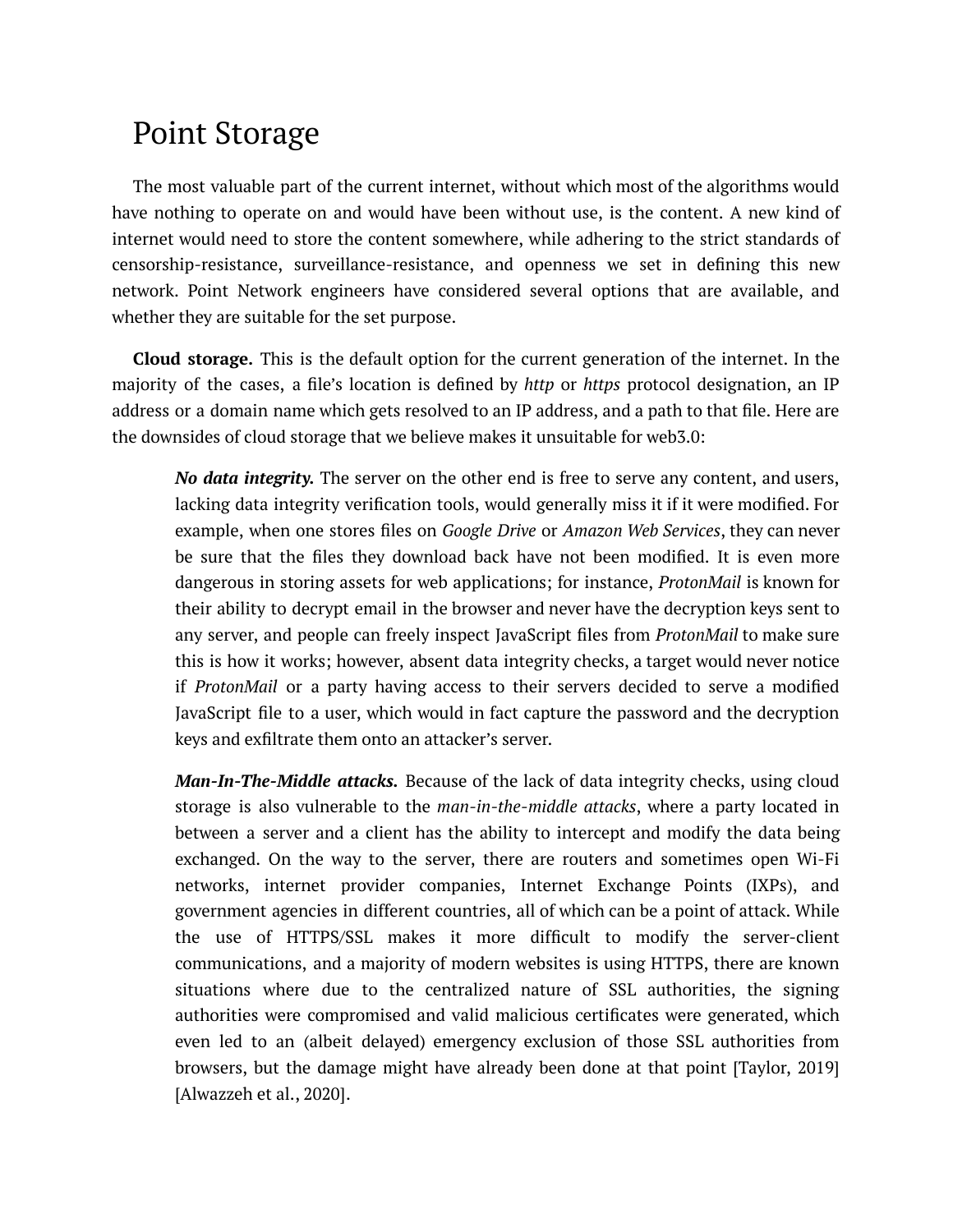*Potential for censorship.* There are plenty of widely known cases when cloud storage providers removed content without the consent of the uploader, citing various reasons, or even whole accounts and the content [Augier, 2016] [Martiny, 2018].

*Clouds disappear.* Cloud storage is not always perfectly reliable, and there are known incidents in which not only the information was inaccessible for a prolonged period of downtime, but sometimes even irrecoverably lost [Gagnaire, 2012]. For example, on March 10, 2021, a major fire broke out at an OVHcloud datacenter in Strasbourg, France, damaging the equipment and the building, with some websites and clients having their content irretrievably destroyed<sup>4</sup>.

*Breach of privacy.* Cloud providers have direct access to the hardware, therefore, without extra mechanisms, they have access to the full contents of people's private data. [Shakor, 2019] There have been cases where journalists' private Google Drive documents, which they did not share with anyone, were mistakenly censored citing presence of prohibited materials in violation of the Terms of Service, and the users were locked out of their Google accounts<sup>5</sup>.

**Blockchain as a storage.** Next, a blockchain itself was considered as the storage for web 3.0. Some decentralized social media, such as Steem (now HIVE), attempted to use it. However, it presented additional problems.

*Problematic scalability.* In a blockchain-powered network, every full node has to store everything that is on the blockchain, otherwise participants endanger themselves to a risk of nobody storing a particular transaction/account data, which means it would be lost forever. Which means that if a web3.0 project uses blockchain as the storage layer, and somebody uploads a random image, every full node in the world has to now store it. At least for the most known cryptocurrencies in the world, there is a decrease in the number of full nodes, due to two factors: 1) the requirements for hosting a full node grow superlinearly, including the growing storage requirements, which increases the  $costs<sup>6</sup>$ , and 2) while the costs are rising, the incentive provided for full node operators to continue running the nodes stays at 0.

*Prohibitively high price of storage for the user.* Because of the aforementioned issue (all full node operators have to store all blockchain data), blockchains employ economic algorithms, counteracting abusing the blockchain as a storage layer indiscriminately.

<sup>4</sup> <https://us.ovhcloud.com/press/press-releases/2021/fire-our-strasbourg-site>

<sup>&</sup>lt;sup>5</sup> "Google is locking people out of documents, and you should be worried": <https://mashable.com/article/google-docs-locking-people-out>

 $6$  According to [https://etherscan.io/chartsync/chaindefault,](https://etherscan.io/chartsync/chaindefault) the storage required for a synchronized Ethereum full node has exceeded 500 GB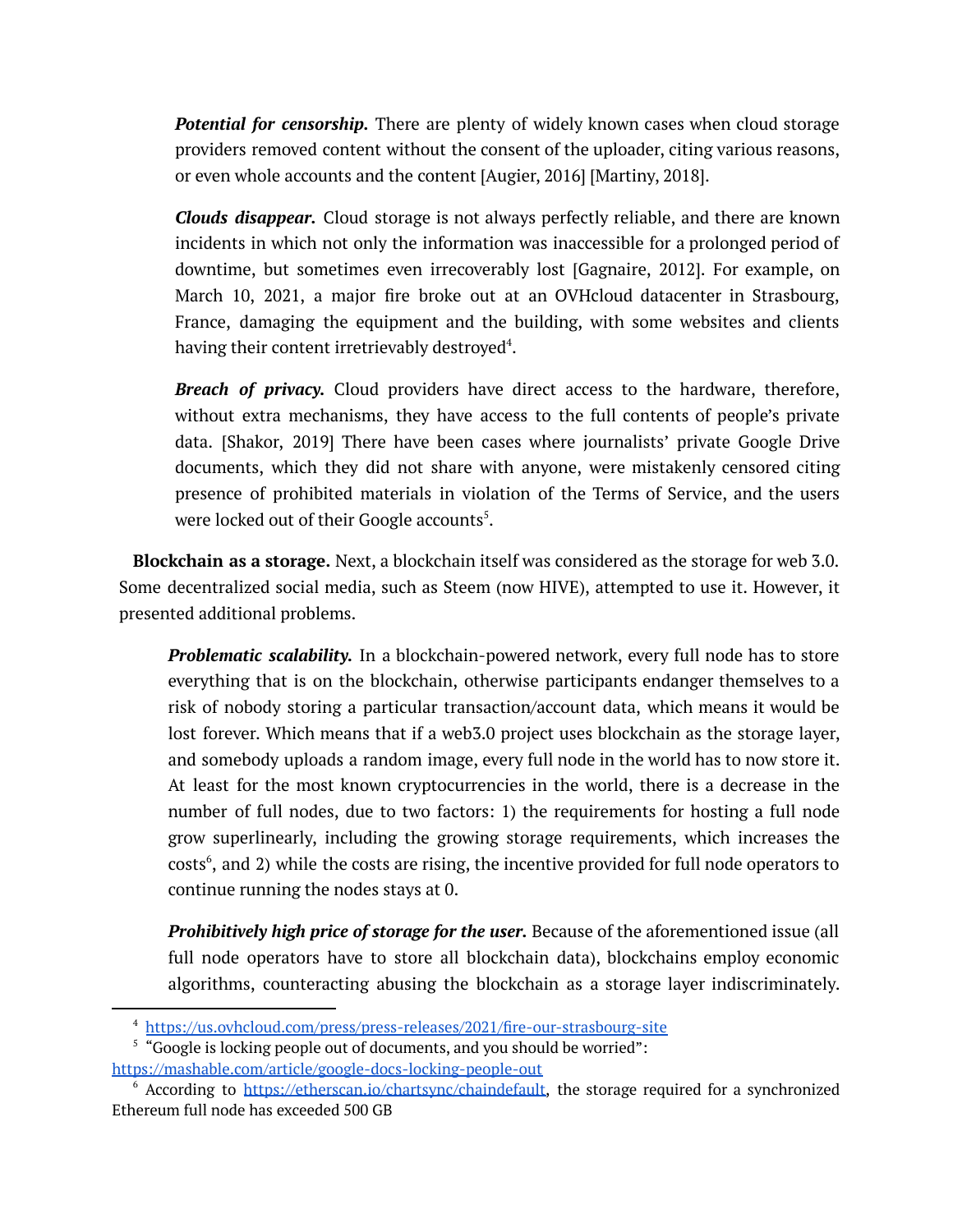There are costs associated with storing data on the blockchain. These costs, compared to the projected storage needs of the new generation of the internet, make it practically impossible to consider this as an option. For example, in 2017 it was estimated<sup>7</sup> that to store 1 GB of data on Ethereum it would cost around \$76,000, and it should follow that with a price increase and a demand increase this cost would continue to grow.

**Outsourcing to other blockchains does not solve the problem.** In 2019, Vitalik Buterin, creator of Ethereum, proposed $^8$  using another blockchain, Bitcoin Cash, as a data storage layer for Ethereum 2.0, since the storage price on Bitcoin Cash chain has been much lower than on Ethereum. The limitation of this approach is that with the shift from using high-demand Ethereum chain as a data layer to using Bitcoin Cash, the demand for Bitcoin Cash transactions would start to increase, which, in turn, would increase the data storage cost on Bitcoin Cash, creating the same problem.

**IPFS.** In May 2014, Protocol Labs introduced IPFS, which is a protocol and peer-to-peer network for storing and sharing data in a distributed file system. It is now commonly used by a large number of dApps as a storage layer. In a hybrid Ethereum+IPFS setup, the content is stored and served on the IPFS network, but only its hash, which is taking only 32 bytes, is stored on the blockchain. This property is known as *"content-addressing"* (see below), where a file is identified not by a malleable URL, but by the hash of its contents. The downside of using IPFS for Web 3.0 is in the lack of incentives for the network to store and serve the data. For example, if a user wants to publish photos of their pets on decentralized Facebook, they would have to stay online in order to serve this content, as, presumably, not a lot of participants would be interested in storing it. As soon as the original user goes offline (and they are the only party that has been serving the content), the content goes offline as well, and becomes unreachable. It is possible for other users of the network to "pin" the content they want to help store when the original user is offline, but, as mentioned, IPFS lacks incentives to ensure that Web 3.0 content is always online and accessible, which is important for the decentralized internet to be functioning reliably.

**Filecoin.** Because of lack of incentives in IPFS, in 2017 Protocol Labs announced that they began working on another project called Filecoin, which would allow users to pay to decentralized storage providers to host and serve their content while they're offline. This architecture is closer than all previous approaches to the ideal requirements for a Web 3.0 storage layer, however, it has several downsides too. One of them is that the zero-knowledge proofs required to establish that storage providers ("storage miners") continue to store the files, require expensive hardware, not affordable for a majority of users that would like to become

<sup>7</sup> <https://ethereum.stackexchange.com/a/896>

<sup>8</sup> <https://ethresear.ch/t/bitcoin-cash-a-short-term-data-availability-layer-for-ethereum/5735>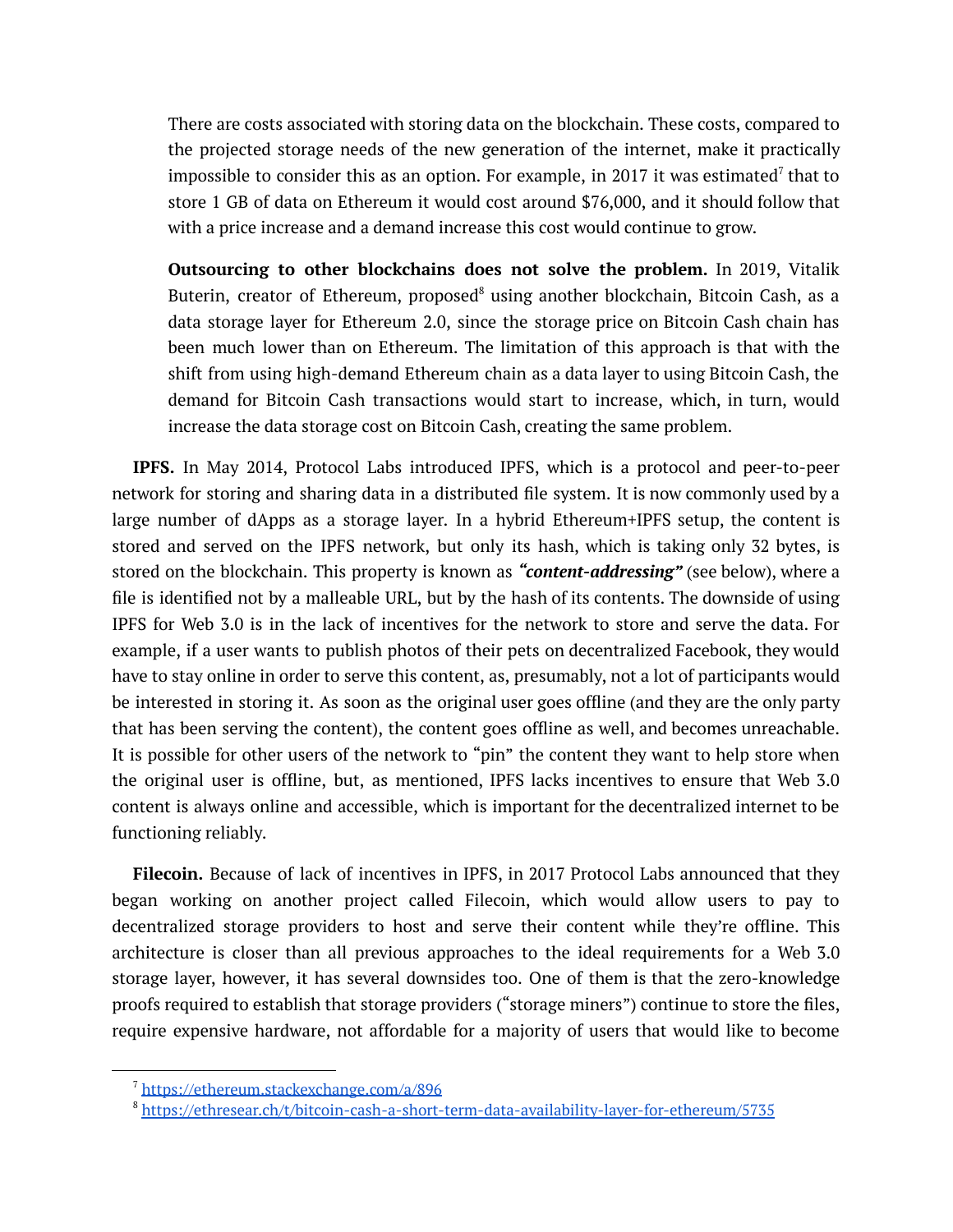storage providers, as a result decreasing the level of censorship-resistance. Another issue is that users have to strike deals with specific storage providers, specifying a time period for which their files should be stored. After the period expires, it is up to the users to strike more deals with other storage providers to renew the storage. If the users do not do it, the content becomes lost, as it is not in the storage providers' interests to continue to use the space for the expired content as opposed to new deals. This might lead to a situation where a user that has been paying for the files a lot of people were relying upon, suddenly stops paying, and the content disappears.

**Arweave.** Despite the fact that there are a number of other projects implementing decentralized storage, reviewing them falls out of the scope of this paper. The gradual review of potential candidates, from cloud storage, to blockchains, to IPFS, to Filecoin, serves to help understand the specific requirements that are needed for the Web 3.0 storage layer. This makes it apparent why Arweave was eventually chosen for the Point Network storage layer.

Arweave is a peer-to-peer network for decentralized storage, defined in Arweave Litepaper [Williams, 2018]. It is described as "a low cost, high throughput, permanent storage", but there are several specific properties that "checked all boxes" and made it desirable to be adopted as a storage layer for Web 3.0.

- **Incentives for storage delegation are built-in.** Unlike IPFS, when you upload something to Arweave, you pay to the Arweave network and it takes care of storing the files. A web3 user doesn't have to be online or pay to centralized pinning services for others to be able to access that user's posts, pictures or other files. The Arweave network takes the responsibility for storing and serving the files continuously.
- **Decentralization of storage.** Unlike IPFS pinning services, which can go down, get censored, or disappear, users don't have to rely on a centralized entity to keep their files online. Just like other peer-to-peer networks, Arweave network is composed of decentralized storage nodes run by different participants. Which means that there is no one centralized entity to attack.
- **Redundancy built-in and homogeneous.** On Filecoin, users can always choose several storage providers to store and serve their files, but this is not required, and some might prefer not to do it, in order to save on fees, which would decrease redundancy to *n=1* and could increase risks for this file to become unavailable should that one storage provider go offline or stop performing its duties. On Arweave, the redundancy factor is homogenous: when the system "notices" certain files are becoming rare, the system automatically increases the payment for them, so that other network participants download those rare files and they stop being rare.
- **Permaweb, stored "forever".** Instead of constantly having to pay for the file storage lease, like on Filecoin, on Arweave a user has to make a one-time payment to the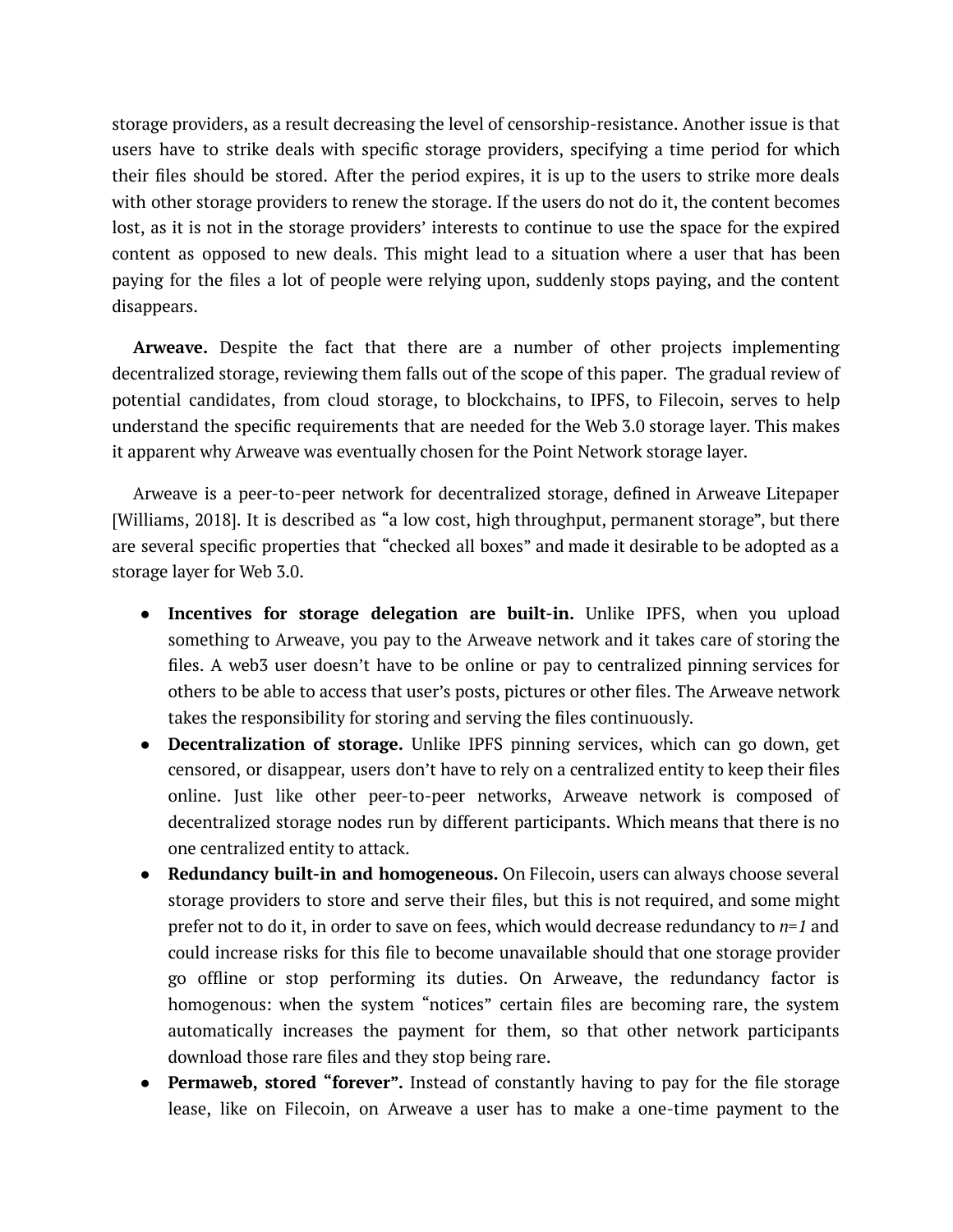blockchain, which then gradually pays storage miners from that amount to store the files. The initial cost a user pays to upload data to the Arweave network covers the first 200 years of storage. If data storage declines are anything greater than 0.5% per year, this simply adds to the number of years that the data will be stored. The result is comparatively cheap data storage costs over time.

This shows why Arweave was eventually chosen as a storage layer for Web 3.0 in Point Network. Nevertheless, in order for Arweave to function as such, it needed to be extended with extra layers of functionality and mechanisms, which are described in the following sections.

### <span id="page-13-0"></span>Storing and Retrieving Files

Since Point Network is using the Arweave network for storage, the details on how the files are stored and the information on data availability guarantees are described in Arweave's litepaper [Williams, 2018]. However, there are extra additions from the Point Network side on top of the standard Arweave storage mechanism, necessary to make it a storage layer for Web 3.0.

**Content addressing.** Some decentralized file storage networks, such as IPFS, have built-in content addressability, which means that the way by which a file is referred to, its primary ID, is the hash of its contents, which is useful for ensuring data integrity. This is not the case with Arweave, at least from the external API side. When a file is stored, its hash (which is referred to as **data\_root**), is part of the transaction. But in the event when one needs to search the network for a file, one normally uses not **data\_root**, but **txid** – a transaction ID in which this file was submitted to the network. An Arweave node or an Arweave gateway then return the data from that transaction if they have it.

Point Network is using a content addressing schema, where each file's ID is a 256-bit keccak256 variant of SHA-3 hashing function. We then go around the issue of searching by **txid** by adding a special tag to the transaction, with a key pn chunk *X Y* (where X and Y are integers representing the current namespacing version of our experimental tests), and a value being the hash of the file. Then, Point Network stores the file hash as a **bytes32** field in Solidity. When the file needs to be retrieved by its hash, first we find the transaction ID by the hash ID, querying GraphQL API of Arweave storage counterparty using the special tag, getting a list of candidate transaction IDs in which the file appeared, and then we ask for the file based on **txid**.

**Trust-less environment.** One of the common use cases of Arweave is downloading or viewing a file based on its transaction ID navigating to a URL on one of Arweave gateways in their browser, such as arweave.net. However, that places trust in the Arweave gateway. We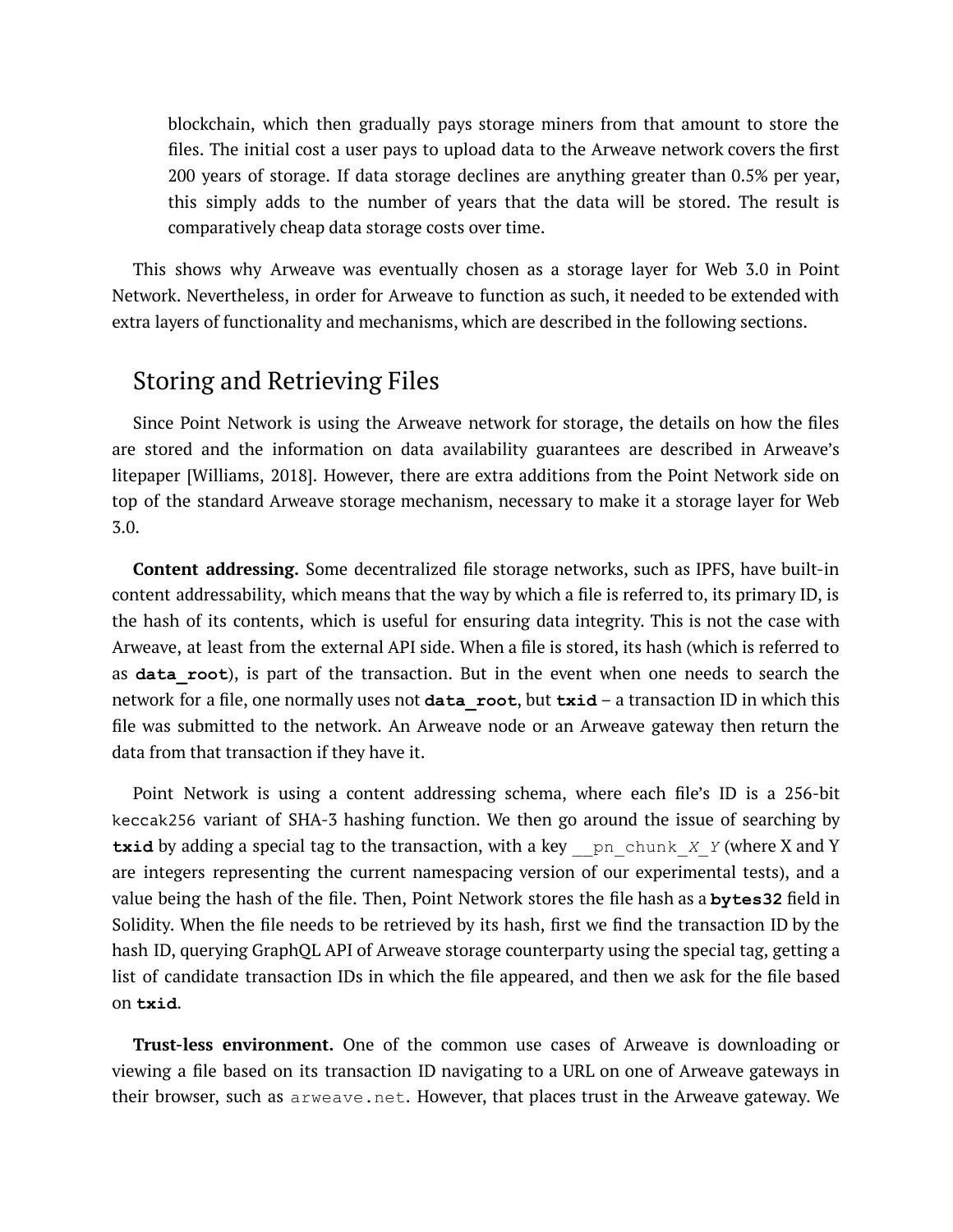assume that no Arweave node nor Arweave gateway can potentially be trusted with the valid data being returned based on txid or hash, or that a transaction marked with a tag for the hash requested really contains a file hashing to this ID. Therefore, for the data integrity to be preserved, the storage layer of Point Network never blindly accepts the file returned. It verifies that the file hashes to the hash requested. If it does not, the storage layer goes down the list of other potential transactions. If none of them hash to the desired content, it treats the file as unavailable.

**Chunking.** We define a chunk size limit as 262144 bytes = 256 KiB. If a file exceeds the limit, we do not attempt to upload the whole file to Arweave, and instead split it into chunks based on the chunk size limit, and uploads them in parallel. Each chunk has its ID based on the same hashing schema as a file with the chunk's contents would. Then, Point Network creates and uploads a special  $\mathtt{chunk}$  chunk, the contents of which is serialized $^9$  metadata about the file (all chunk IDs assembled in a Merkle tree), including the full description of the Merkle tree. Then, that chunkinfo chunk's ID becomes the file ID, by which it is referred. To differentiate a chunkinfo chunk from a file or a chunk, we write several bytes of chunkinfo prologue, which is practically unlikely to happen at the beginning of a normal file.

On retrieval, the same happens in reverse: when we download the file by its ID, we discover, using the prologue, that what we downloaded instead is a chunkinfo chunk. Then we parse it, extract the chunk IDs, download the chunks, reassemble them into the complete file, and return it as the result.

**Next Version:** In the current implementation, the chunkinfo chunk contains a JSON dictionary with the following fields:

- $\bullet$  type: a string indicating the type of the chunk. In this case, it is equal to 'file'
- chunks: an array of chunk IDs
- hash: designates a used hash type (defaults to 'keccak256')
	- $\circ$  The name of the field might be confusing. We are considering renaming it to hashType
- filesize*:* an unsigned integer field representing the size of the file in bytes
- merkle: a field containing the Merkle tree for the chunks, squashed into a 1D array.

The chunkinfo chunk allows for easier discovery of the chunks based on file ID. Without it, a client would have to obtain information about chunk IDs from somewhere, plus obtain Merkle proofs that the chunks are parts of the requested file. Persisting this information on the same paid storage level increases immediate accessibility of this information. However, it might be beneficial to consider whether it is possible to skip the chunkinfo chunk in the

<sup>&</sup>lt;sup>9</sup> We initially propose using JSON for all serializations described herein.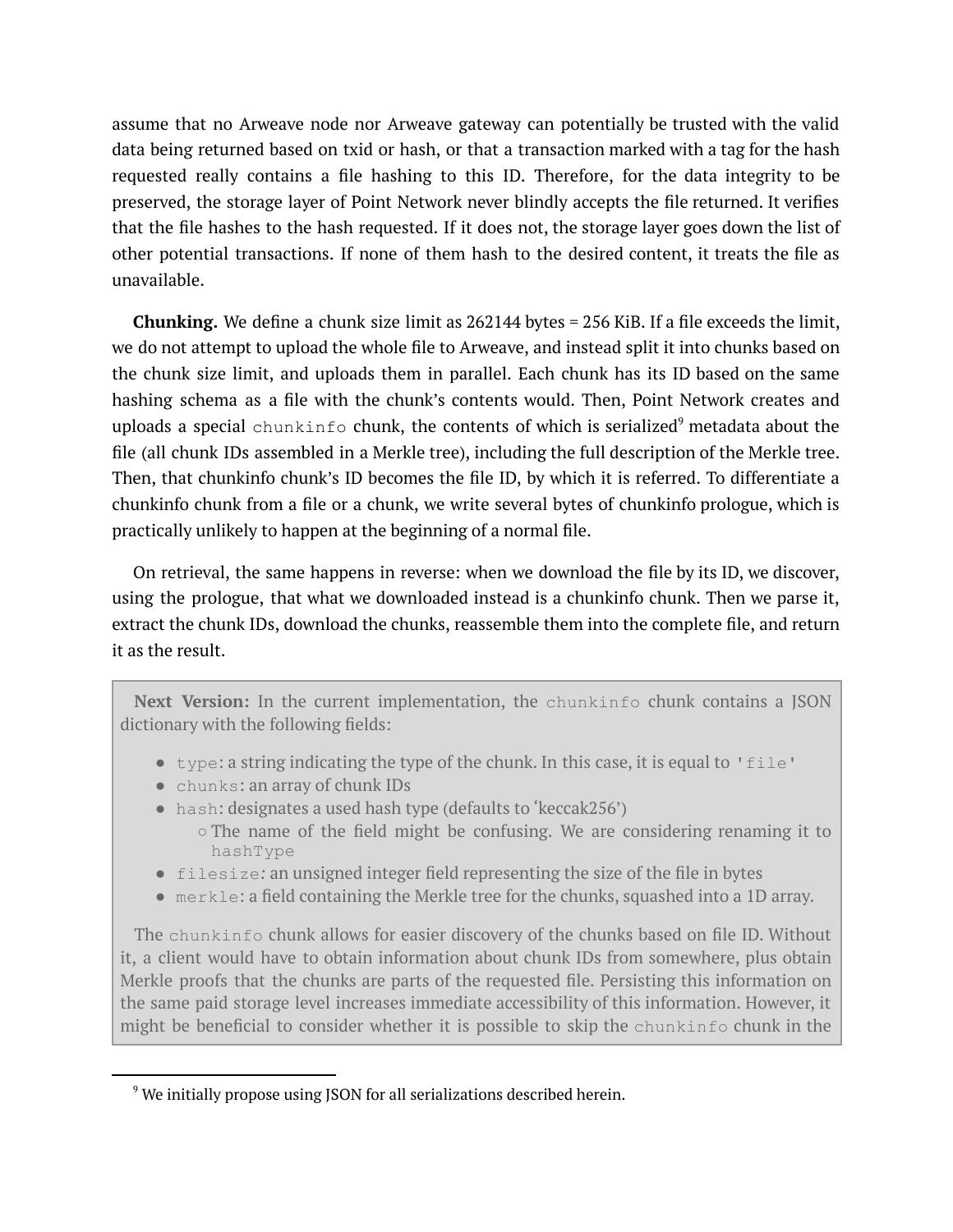future and use the chunk's Merkle tree root hash itself as the file hash, and not the hash of the chunkinfo chunk.

Additionally, consider replacing the term chunkinfo with fileinfo for more clarity.

**Payment.** Storing files on Arweave blockchain requires payment in Arweave's native token AR. To work around that, an ecosystem of *Arweave Bundlers* has been proposed and created, which are network participants running Arweave nodes with expanded functionality. First, they guarantee that if the payment has arrived, the data will be included in the weave and seeded. Second, the payment can be done in a currency/token different from AR. In our case, payments could be done with Point Network's native token, POINT, which is then automatically exchanged by bundler operators for AR to pay for the Arweave storage fees.

## <span id="page-15-0"></span>**Directories**

Directories in Point Network are represented by files with a map of filenames and subdirectories as keys and hashes pointing to the files as values.

In the current implementation, directories are JSON files, having the following structure:

- *type*: the string 'dir'
- *files*: an array of elements, pointing to files and/or subdirectories:
	- $\circ$  if the element is a pointer to a file, it is an object with the following structure:
		- *type*: the string 'fileptr'
		- *name*: the file name inside the directory
		- *size*: the size of the file in bytes
		- *id*: file ID
	- $\circ$  If the element is a pointer to a subdirectory, it is an object with the following structure:
		- *type*: the string 'dirptr'
		- *name*: the subdirectory name inside the directory
		- *size*: the recursive size of all the files in the directory in bytes
		- *id:* file ID of the file representing the subdirectory

Point Storage implementation must implement method(s) allowing traversing the directory structure, by recursively downloading subdirectories and files.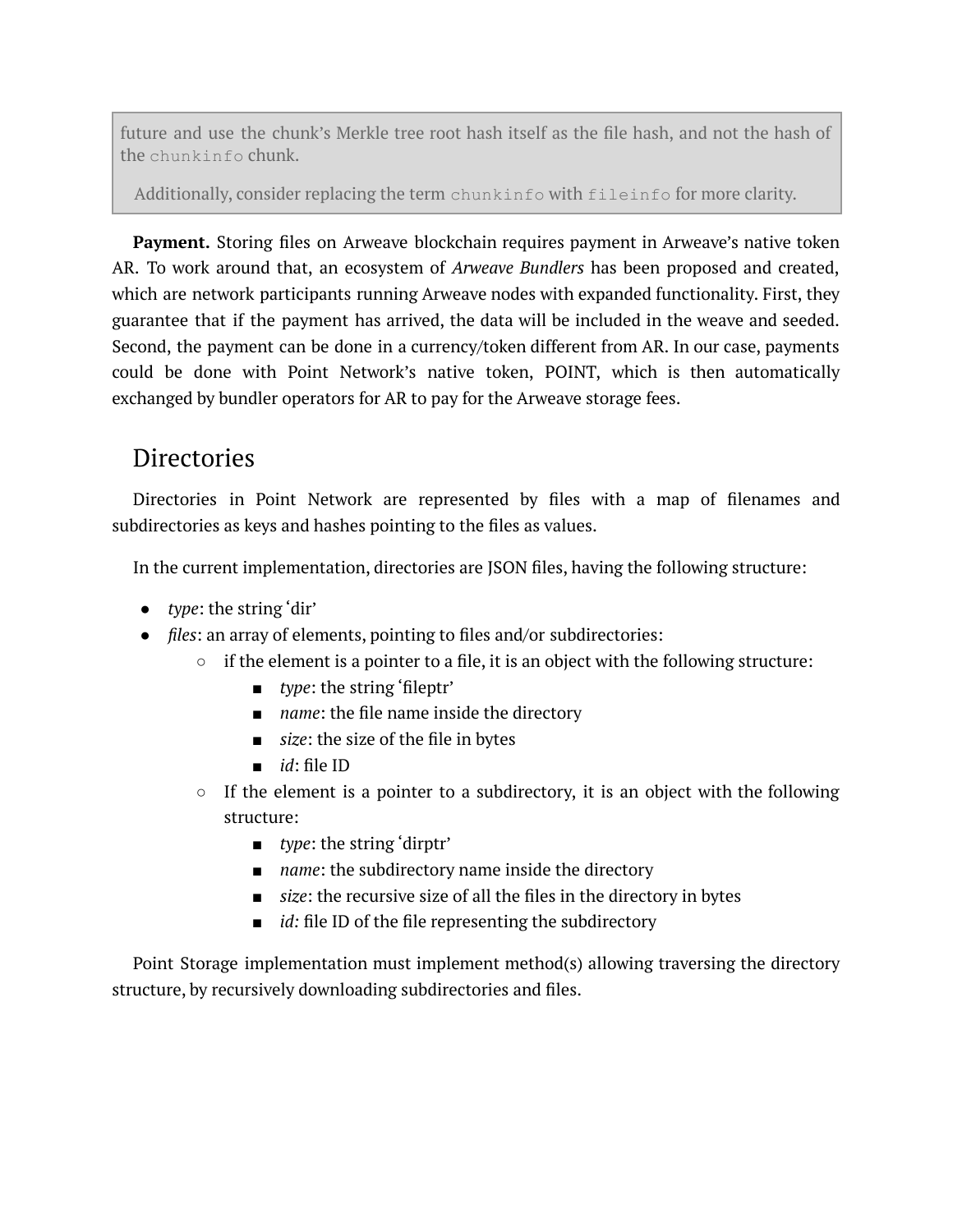#### <span id="page-16-0"></span>Private Files

Until now, we were discussing files which are intended to be exposed publicly on the network. If the client needs to keep some of the files, it should apply a symmetric encryption algorithm on top of the data for the chunk, such as AES. To not burden the client with storing these symmetric keys, the entropy for this symmetric key could be deterministically derived from the identity private key (yet it should not be possible to retrieve that private key from the symmetric encryption key; this is achieved by using hash functions and HD wallets).

As a result, by merely having the identity private key it would be possible to regenerate the AES keys on demand to decrypt the files. AES keys can be different and random for each chunk/file, yet still deterministically regenerative, if we add to the entropy the hash of the chunk/the file, before we hash it to produce the final AES key. This will allow sharing the keys with other users when needed, without concern of exposing keys to other files.

An alternative scheme might be to use randomly generated AES keys, encrypt them with the identity public key, and add at the beginning of each chunk/file. That way, the client is still not burdened with storing the keys, and can always extract the AES keys by decrypting them using public-key cryptography, although it increases the storage needed for each chunk.

### <span id="page-16-1"></span>Settings Files

The client, using the algorithm described, turns data into storage pledges, and RSA key pairs (redkeys). However, it still begs the question of where this metadata should be stored.

We propose to store it on storage providers as well, encrypted with AES (see Private Files section). That way, clients only have to keep track of that file's ID (they can store it on the blockchain, encrypted with AES or RSA), and if they have to log into Point Network on a new device, it would download this data, decrypt it and continue from there. And since the data is replicated across several storage providers, plus the fact that the file is encrypted and storage providers cannot distinguish it from normal data, the concern that providers might censor this data is alleviated.

Similarly, this can be extended to all settings and profile data for Point Network users. These settings can be stored in a private directory on Point Storage, and in case they need to log into Point Network on a new device, the software would download the directory and apply the settings. Additionally, by implementing sequence ordering for settings files, updates to them could be shared between devices, synchronized in real-time.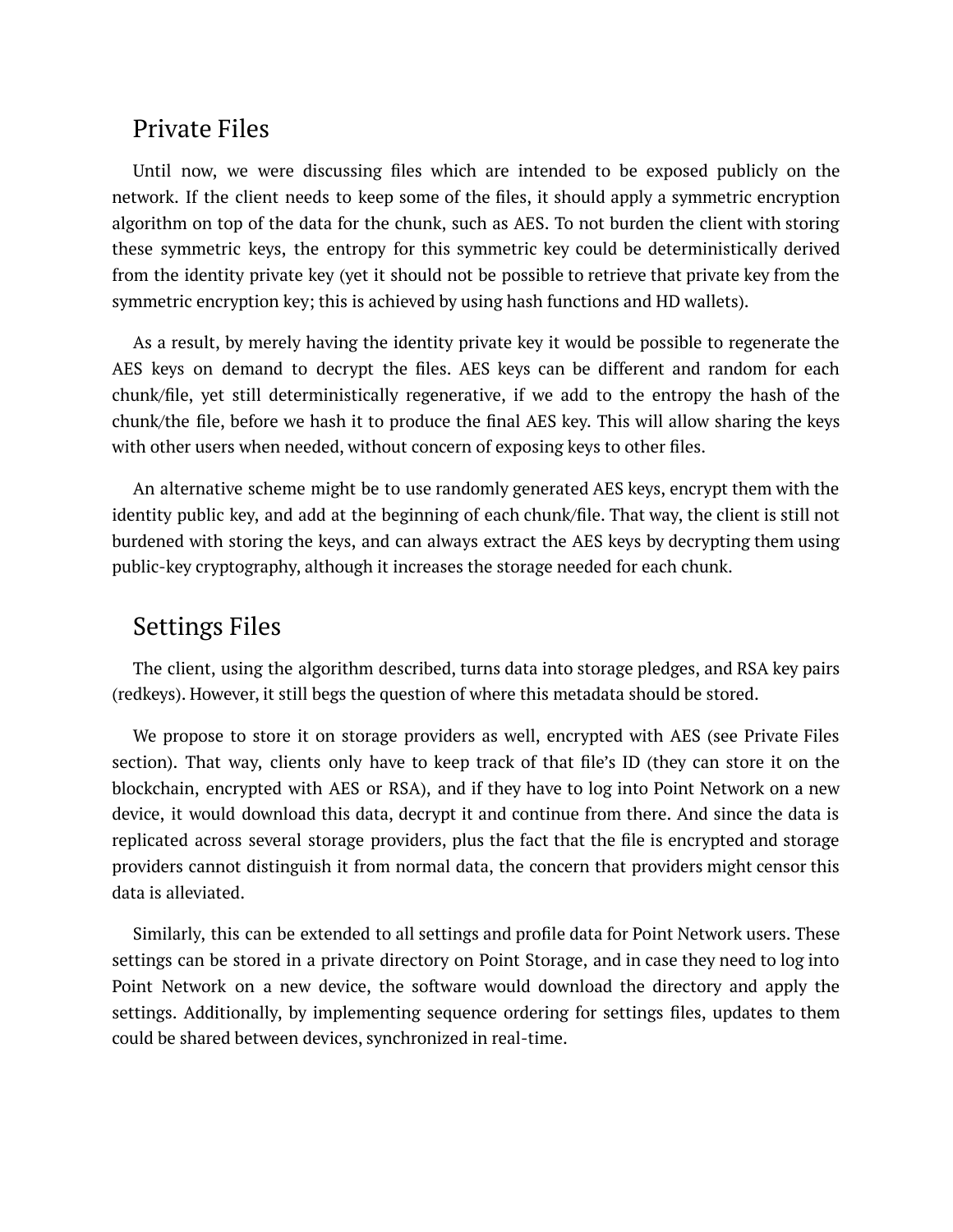## <span id="page-17-0"></span>Small Files

**Next Version:** If a user has to store many small files, it is unreasonable and expensive to create an Arweave transaction for each of them. In the future versions, we can consider augmenting the directory data structure in such a way, that some of the files might be pointers with byte offsets into the middle of a chunk, allowing to store multiple files in one chunk. It would also be an appropriate time and place to consider adding compression, if needed.

This needs to be discussed further, because if pointers into the middle of chunks are only defined inside the directory schema, we cannot leverage this for pointers to files in Solidity, as they are *bytes32* pointing to chunkinfo chunks or files, and not directories; perhaps this mid-chunk file pointer object could also be added to the chunkinfo chunks, otherwise the format for referencing files on the blockchain has to be changed and augmented with byte offsets.

## <span id="page-17-1"></span>Transit Files

When you have files that are not fully formed at the time they are requested (such as audio and video streams, for example), it might be reasonable for the source of the file to incrementally sign over the Merkle tree of all the current chunks and distribute these signatures with each next produced chunk, plus the signature should be containing the hash of the first chunk and the sequence nonce, proving that the source of the file stream intended to augment the stream starting with the first chunk, with the current chunk.

That way, clients can refer to this stream by its ID (consisting of the ID of the first chunk, and the identity of the uploader, to avoid two uploaders colliding with each other hash-wise) and specifying the nonce of the last chunk they have. The network will help resolve these requests into new chunks that are being uploaded and attached to this stream ID as continuation of the stream.

# <span id="page-17-2"></span>Identity Management

Identity is an important part of web3.0. By identity here we do not mean KYC identities, or personal identities corresponding to a person, but rather alphanumeric handles registered on the blockchain, and everything that can be attached to it. A person/organization can own several identities.

Before considering identities, we need to discuss key pairs, because identities are attached to public keys.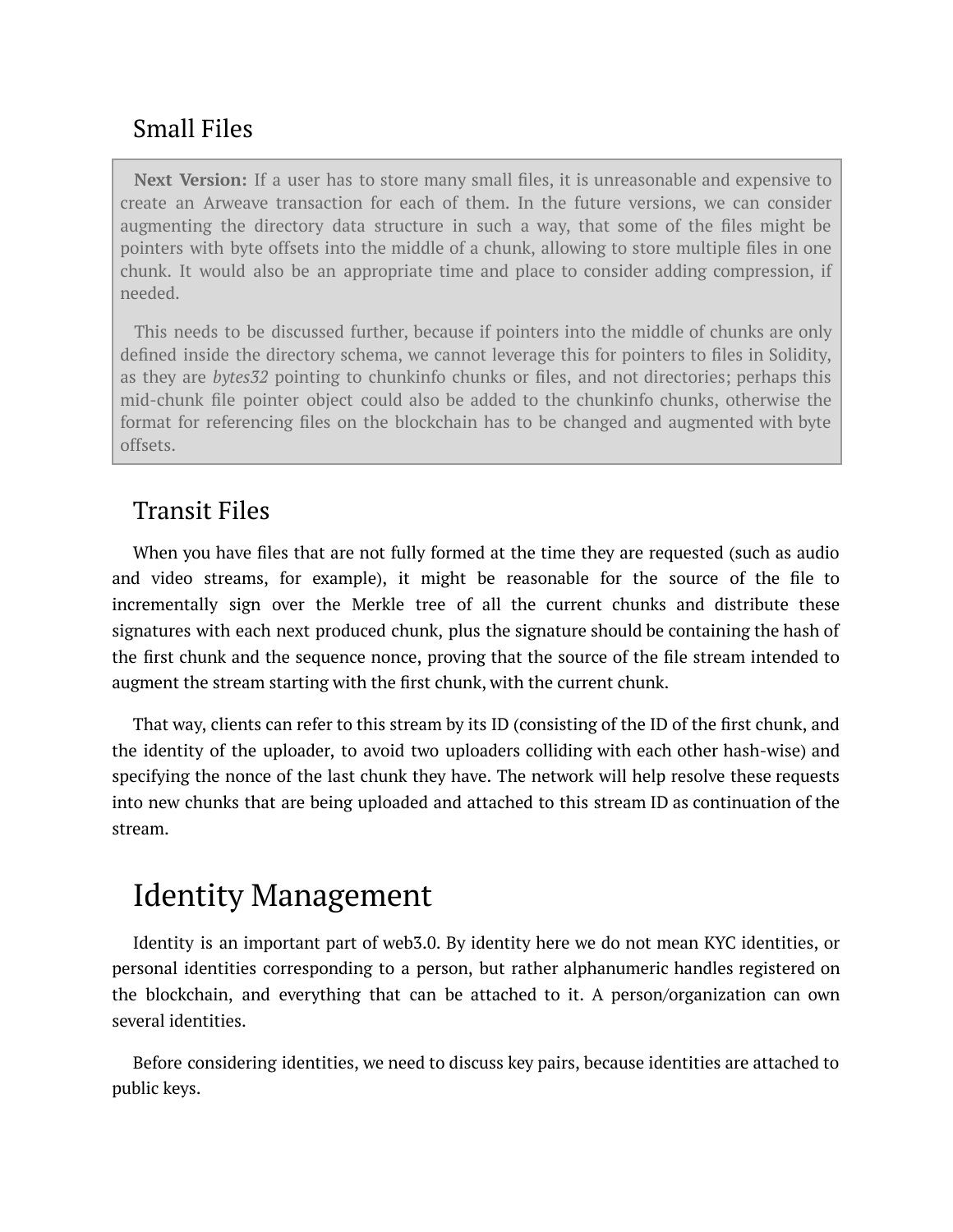## <span id="page-18-0"></span>Key Pairs

It is a standard in blockchain applications to generate a key pair of a public and a private key, and identify a user by the public key. Commonly, cryptocurrency addresses are derivations of public keys. Resources (such as balances, smart contracts, etc.) are then attached to these public keys, and in most cases, every action that modifies these resources has to be signed by the corresponding private key to be considered valid by the network, proving the ownership.

One of the mechanisms to increase user privacy has been to use HD (Hierarchical Deterministic) wallets [Khovratovich, 2017] [Banupriya, 2021], allowing to derive many additional key pairs from any key pair in a deterministic way (meaning that if we discard all the information but have the original private key and the path to the subkey, we can always restore the subkey), but have no apparent public relationship between any of them. We propose the following multi-level hierarchy of HD keys:

- There is a master ("seed") key pair derived from a mnemonic [BIP39]. This mnemonic is the only thing a user is supposed to store in a secure and safe place, and enter on every device they want to log into Point Network, since it provides access to all the subkeys.
	- $\circ$  The key pairs on the first sublevel are representing keys that attach to different identities. A user can switch between these identities in Point Browser (See the relevant sections below). From the public point of view, these key pairs are not correlated and allow them to act on web 3.0 independently, preserving privacy. These subkeys, in turn, help derive additional sub-sub-keys, which can be used for following purposes:
		- The main key pair which is attached to an identity
		- Keys for holding cryptocurrency, with different purposes: normal wallets, "credit card"-like accounts that are used to subscribe to services requiring periodic payments (see Subscriptions section below), vault (see Vaults section below), keys that deterministically provide entropy to derive keys to use on other blockchains such as Bitcoin keys, Ethereum keys etc.
		- Keys used to communicate on the DHT network, and to pay for storage/retrieval

## <span id="page-18-1"></span>Identities

An identity is an alphanumeric handle with ownership, set on the blockchain and attached to a public key, with consensus that this public key is authorized to act on behalf of this identity.

In Point Network, an identity is that person's: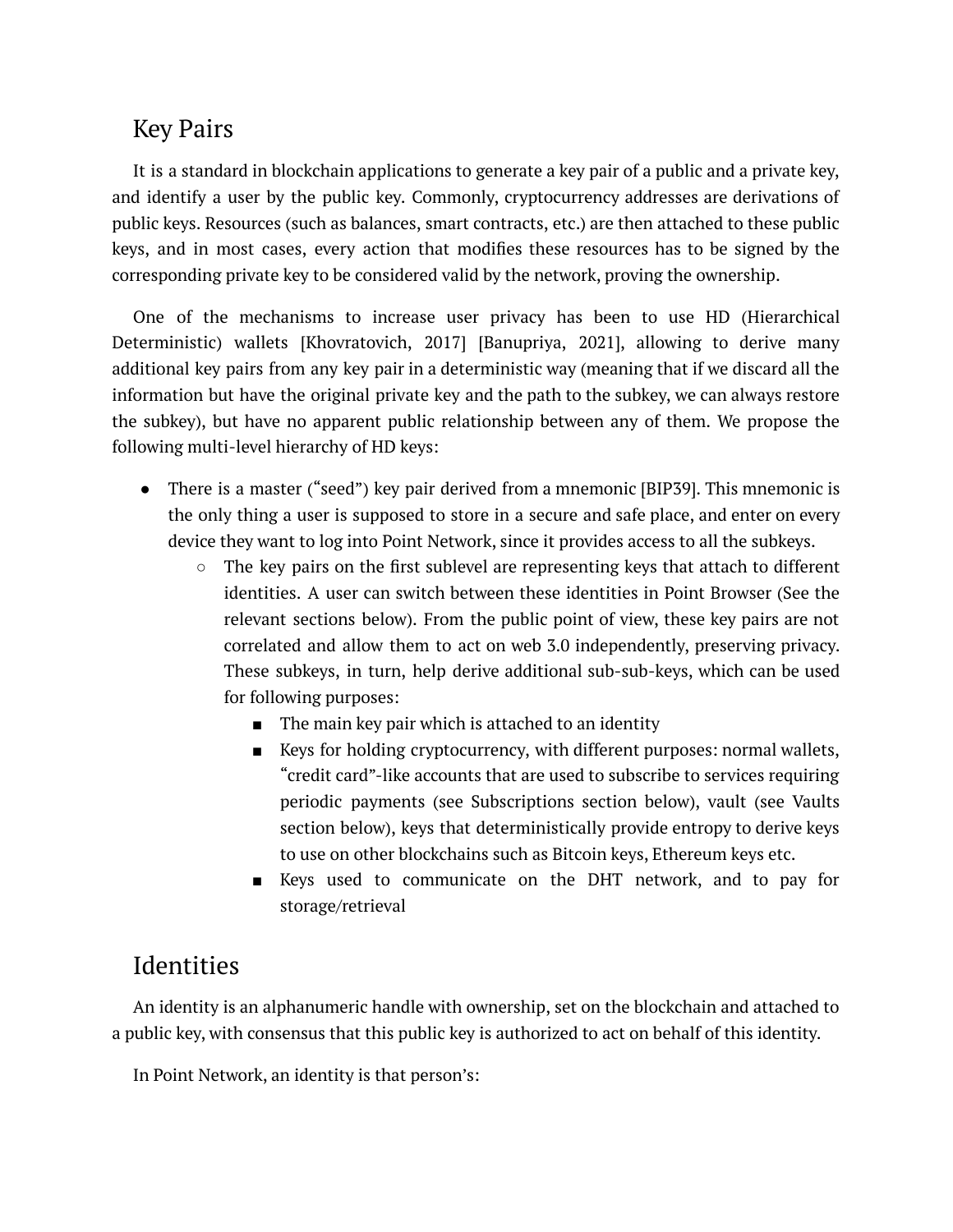- **public payment handle**, which people can use to transfer funds to them/send them invoices, instead of traditional human-unreadable cryptocurrency addresses (read more below on how to preserve privacy while sending cryptocurrency to a public handle);
- **email address** (see Decentralized Email section);
- **website domain**, i.e. a person with a handle @mike automatically gets access to the domain space mike.point and all its subdomains (see Decentralized Websites section);
- **handle for Instant Messaging** (see Decentralized Instant Messaging);
- **handle in decentralized social networks**;
- and other purposes.

Practically, an identity is used to authenticate a user in all web3 dApps. On web3, users will not have to make up a password to register on each website, remember the passwords, and enter them on every login, because they will be logged in automatically with their identity.

## <span id="page-19-0"></span>Key-Value Store, Domains and Websites

Each identity has a publicly-viewable key-value store attached to it, with only the owner being allowed to write to it.

## <span id="page-19-1"></span>Identity Transfer

Identities can be transferred to someone else, sold and auctioned off. Point Network should have this functionality built-in, to not force it to be reinvented several times and scattered across many smart contracts.

For privacy reasons, the reasonable approach would be to discard the key attached to the identity after that identity is transferred (not remove it completely, but mark it as abandoned), and not recycle it further attaching another identity.

Applications should be aware that the owner of the identity might change at any time (the public key would change in such a case), and therefore have functionality that takes care of the identity transfer and creates a new user when this event is emitted.

## <span id="page-19-2"></span>Delegation of Control

It should be possible to delegate control over an identity to another key temporarily, or to another smart contract, or to a multi-signature smart contract (which is especially useful for enterprise use cases, for example, having a marketing department and legal department sign off on any transaction which is an update to the company's decentralized Twitter feed, or having an engineering team sign an update to the source code on decentralized Github before it gets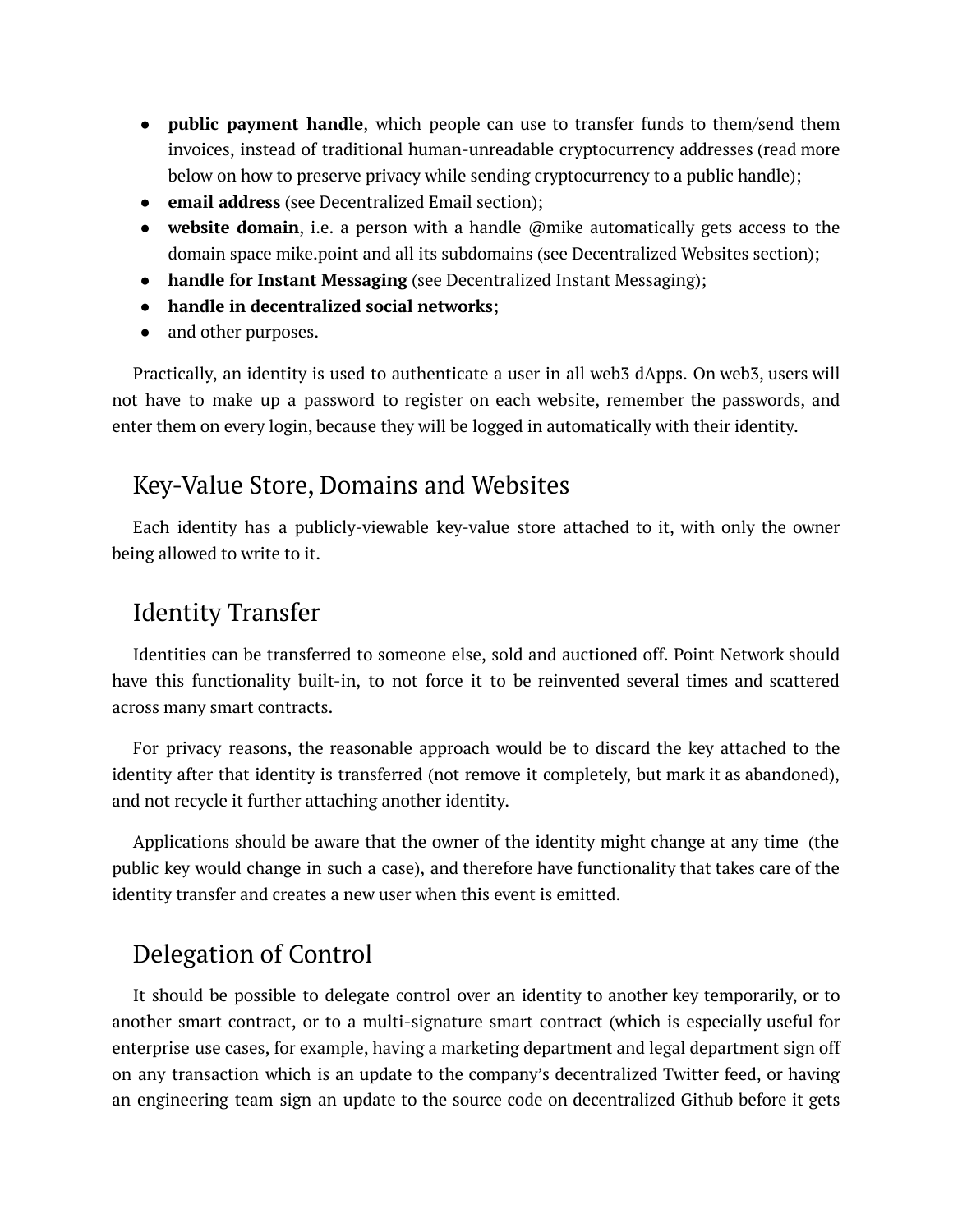into the block). This also allows the management key to reorganize and to take away control from specific public keys e.g. in case an employee contract is terminated.

### <span id="page-20-0"></span>Subidentities

Owning an identity allows the owner to register subidentities, and to delegate access to them if needed. A subidentity adds a prefix to the original identity separated by a dot, e.g. an identity store.samsung.point is a subidentity of samsung.point.

In decentralized websites, the subidentity becomes a subdomain, and in decentralized email, it becomes an email address inside that identity.

Decentralized applications should treat subidentities the same way as standalone entities. The difference between standalone identities is that the identity one level higher would be an owner of all its subidentities and retains control over them, even if subidentities are delegated. This might especially be useful for enterprise applications.

**Next Version:** The spirit we desire to bring into the web3 is not one of hostility and fierce competition (also colloquially referred to as "maximalism" towards any favorite project), but collaboration and interoperability between different projects. Therefore, a consideration should be given on how to make Point Network identities interoperable with other decentralized naming system projects. For example, native Point Network identities could be given a suffix **.point**, while it would equally support projects such as Ethereum Name Service (**.eth**), Unstoppable Domains (**.crypto**), Namecoin (**.bit**), and others; to enable such use cases, Point Network would query the respective blockchains to establish the ownership. This should be weighed against the possibility of causing confusion.

## <span id="page-20-1"></span>Multi-Signature Actions on Identities

For additional security, identities (and all resources associated with it, such as balances or decentralized websites) could be owned by an *M-of-N multi-signature (multisig)*. For instance, in a 3-of-5 multisig, it requires any 3 or more persons from a designated list of 5 controlling identities to make an action associated with the controlled identity valid on the network.

Traditionally, multi-signatures have been used to secure funds in a wallet, allowing to only spend funds when the transaction is signed by several parties.

However, in Point Network, the effects of multisig mechanisms can be expanded to any action on web3. As an example, an identity handle, and a corresponding domain name could be owned by a 3-of-5 multisig. In that case, any proposed update to a website will not be accepted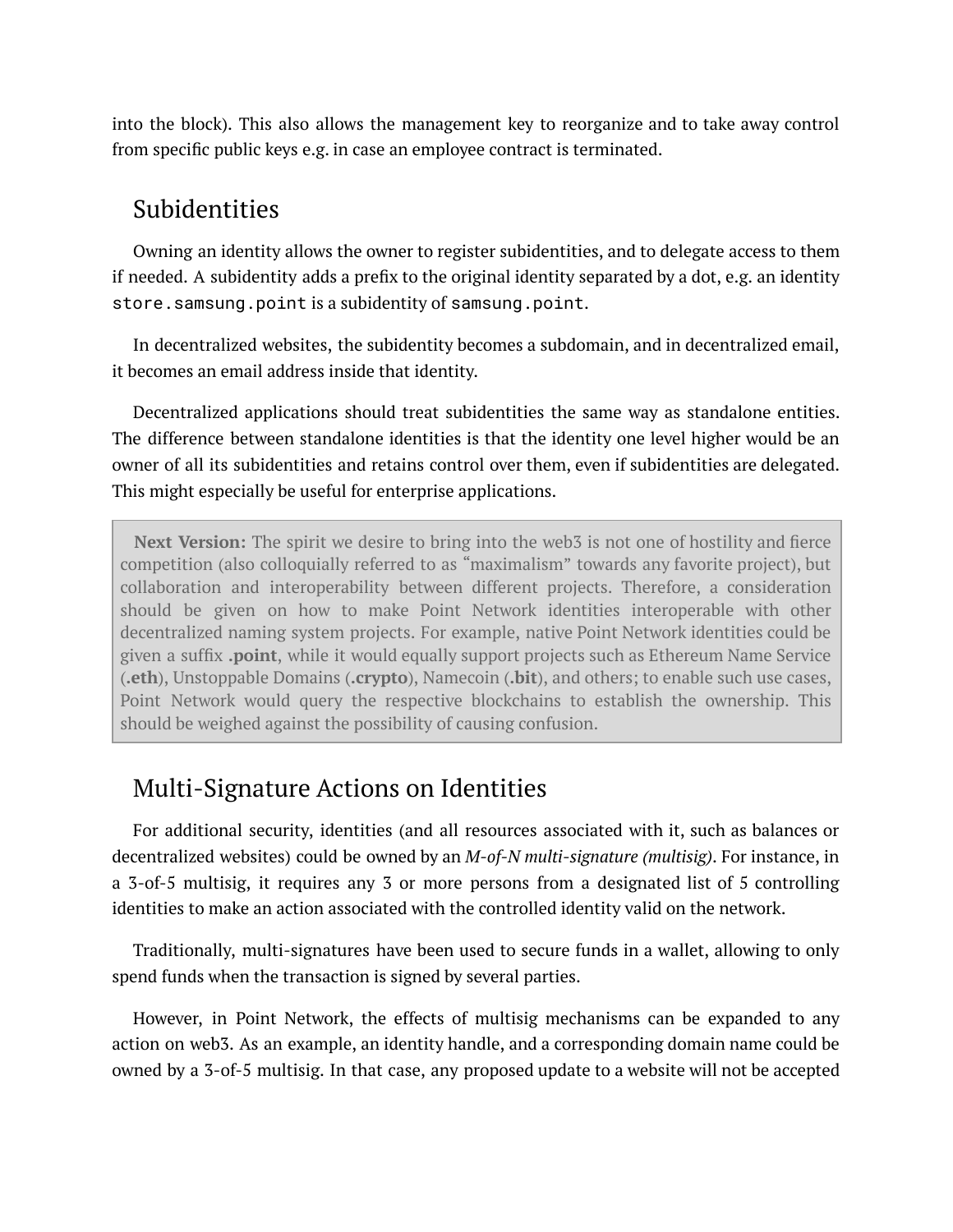immediately, but the parties involved in the multisig would receive notifications in Point Browser, asking them to accept, revise or reject the proposed update to the website code.

In another scenario, a multisig might be put on a repository in Decentralized Github, such as for a code commit to be merged to the master/main branch, it has to be approved by several people first, and not just anyone having write access to the branch (a feature current centralized Github lacks).

This presents a significant security improvement to the legacy internet mechanisms, where a successful attack on one party which has access to a resource is often enough to compromise the resource and inject malicious code into a website or a server. This improvement might especially be useful when adding audit companies into the mix as one of the multisig parties on a certain dApp.

Additionally, multi-signatures are not limited to simple M-of-N setups, and can be customized and extended with additional functionality, such as veto powers, emergency modes, and so on.

### <span id="page-21-0"></span>Social Recovery

Not requiring a user to create passwords for authentication with websites and using mnemonics and keys instead already alleviates many security concerns [Buterin, 2021], such as remembering to create strong passwords and remembering to have a different password for each website. Passwordless logins also protect from the databases of passwords becoming important targets for attackers. However, similarly to other cryptocurrencies, it shifts the burden of security to each individual user. When a user's private key/mnemonic gets compromised, there might still be some mechanisms to protect them from having their key stolen.

A user might want to specify a number of trusted individuals they know (e.g. their friends) as their recovery agents. Then, as soon as that user notices notifications about action they did not take, put their identity into Emergency Mode, which would allow agents to sign a multi-signature transaction to help recover identity ownership and the associated resources attached back to the user, to their new securely generated set of keys. Note that with this set up the user does not give these individuals power over the account while it's not been put into Emergency Mode. Moreover, the transaction designating these individuals as recovery agents can be stored in an encrypted form on the blockchain (in order to timestamp it but hide the contents), and only revealed when the account is put into Emergency Mode, so that nobody other than the owner could know which individuals are designated as recovery agents for any identity or whether this functionality is enabled at all.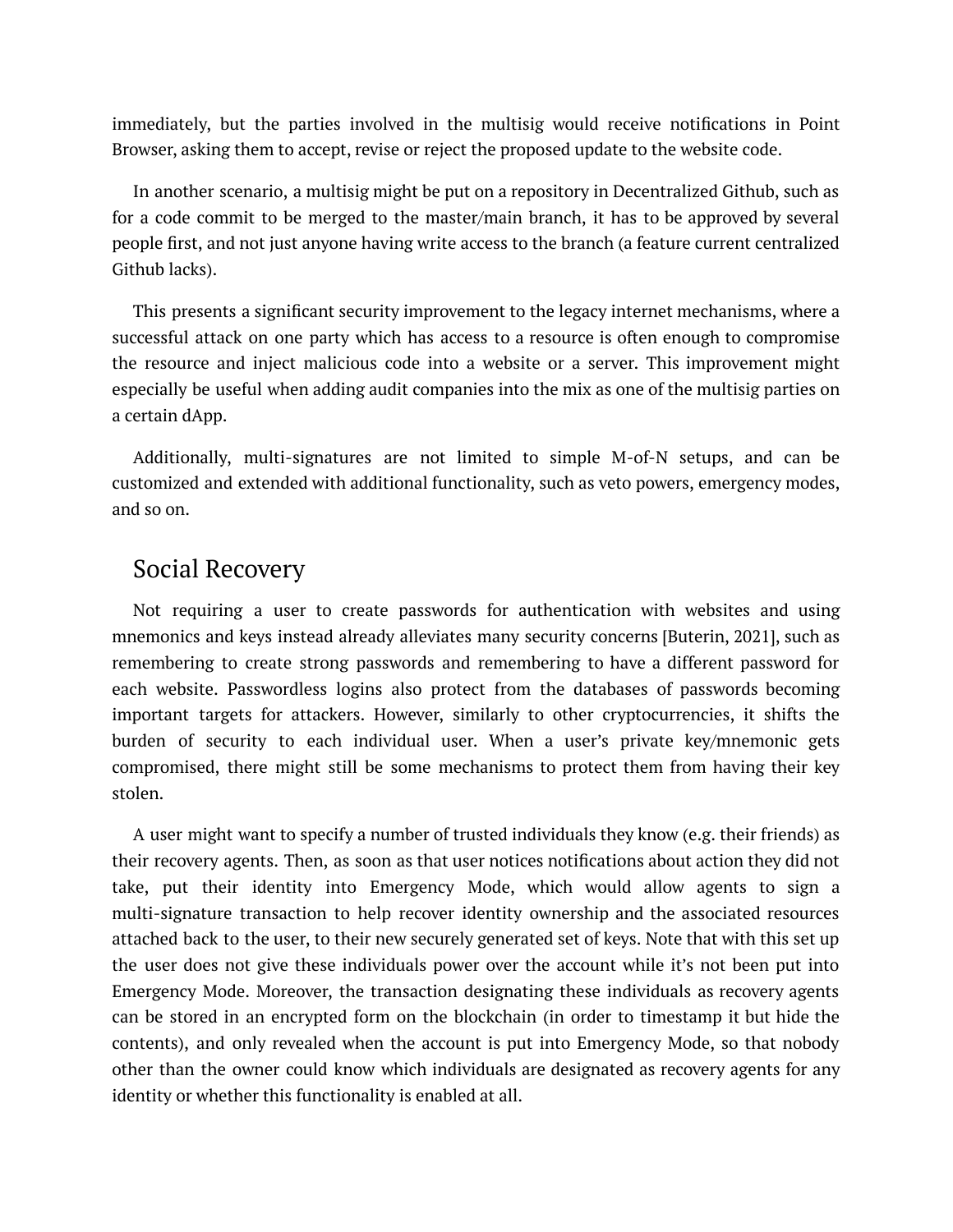Having this functionality implies adding delay periods for important actions, such as transferring an identity, or moving large amounts of money out of a wallet (see Vault section); otherwise, the user might notice the breach too late, after there would be nothing left to recover.

It would be practical to think of other recovery mechanisms to support, such as if the person simply loses their key. They can include social recovery, escrow recovery, backup keys etc. All the recovery mechanisms must not be compulsory and must be made optional.

### <span id="page-22-0"></span>Initial Identity Distribution

One of the problems naming systems encounter is the abuse by cybersquatters, registering a large amount of domains/identities in hopes to sell them for large sums of money to high profile people and companies. This could negatively impact the ecosystem, because when these people and companies would check out the project and find out that their identity is taken by cybersquatters, this might be an important factor discouraging them from using it.

We propose, to perform initial identity distribution, to have a temporary centralized oracle $^{\rm 10}$ in place, attached for the first 9 months after launch, monitoring Twitter feed of a certain activation hashtag, which would allow Twitter handles to be migrated to Point Network identities. This would not preclude people from registering identities that are not taken by Twitter handles, if they don't wish to register using their Twitter account or if they don't have one. After this period, the oracle would be detached, and anyone would be able to claim the identities that were not claimed, sold off in an auction.

 $10$  Alternatively, the temporary centralized oracle can be replaced by a temporary decentralized oracle *network*, using off-chain workers.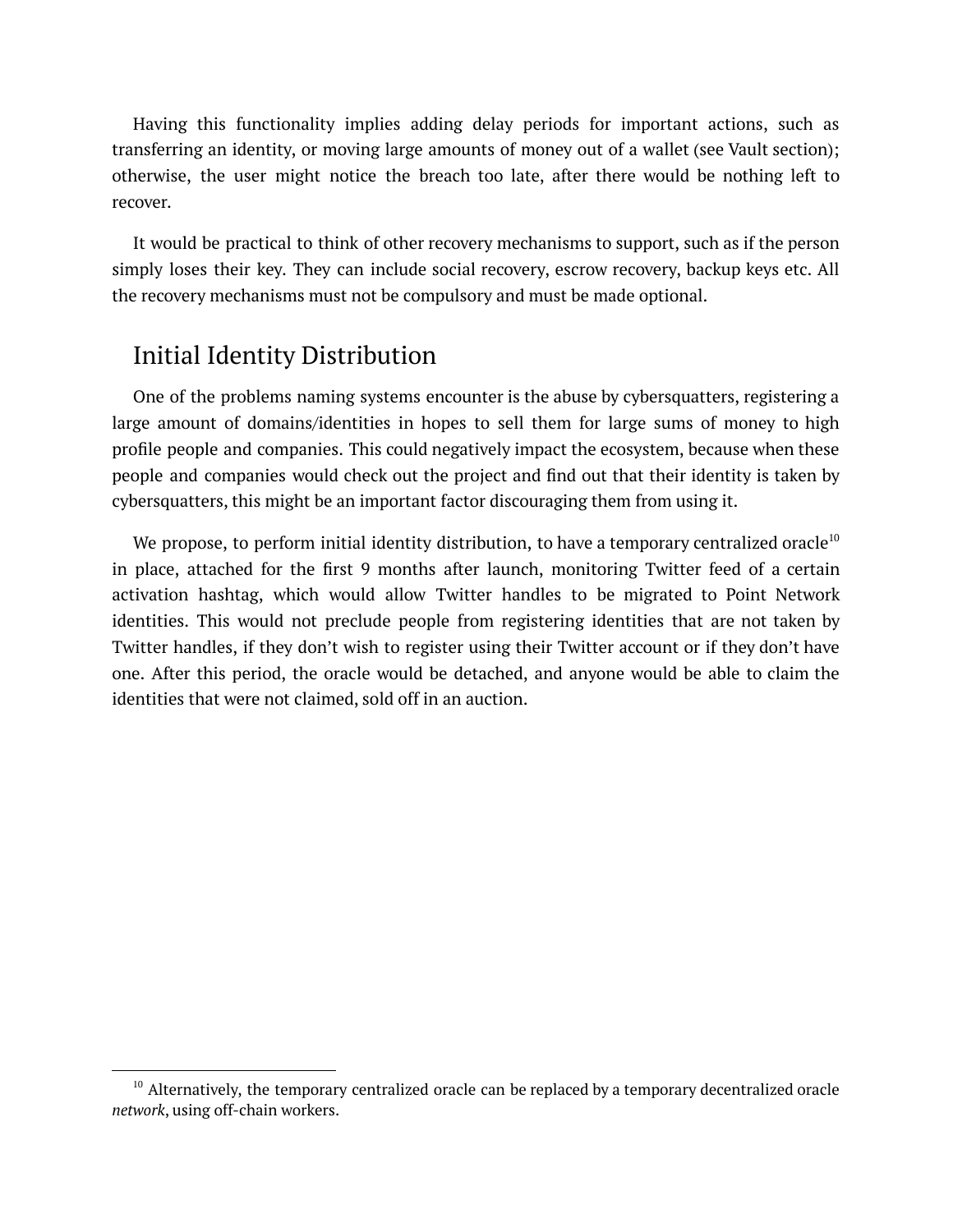## <span id="page-23-0"></span>Point Browser

### <span id="page-23-1"></span>Introduction

Point Browser is a web 3.0 browser, configured to work with Point Node. It is a fork of Mozilla Firefox with extra functionality and configuration changes.

Point Browser is not merely a browser with the ability to access Ethereum or IPFS networks, as, for instance, Brave Browser does. Just as Tor Browser is used to access Deep Web (.onion domains), Point Browser is used to access Web 3.0 (.point domains). Therefore, it is not in the same category as and is not competing with Google Chrome, Mozilla Firefox, or Brave Browser, but rather using Firefox as a stable browser software to provide users of Point Network with a familiar browsing experience.

## <span id="page-23-2"></span>PointProxy Request Capture

The most important configuration option for Firefox in Point Browser setup is that it is set to proxy all requests through a port on which PointProxy is listening and capturing all requests, processing them using other Point Node modules, and returning responses back to the browser.

Therefore, even though .point domains do not exist on the legacy internet, PointProxy, by capturing all DNS and HTTP(S) requests, is able to imitate the existence of these domains in the legacy paradigm by returning valid DNS and HTTP responses to the browser.

#### <span id="page-23-3"></span>Isolation from Web 2.0

Web 3.0, as defined by Point Network implementation, is a network completely isolated from the legacy internet, Web 2.0, just like blockchains are isolated from the external world, so much so that *oracles* are needed to send information from the external world to a blockchain. As such, in Point Browser, legacy internet websites such as facebook.com or google.com cannot be opened. If tried by a user, Point Browser will redirect the user to their normal default browser instead.

Similarly, decentralized applications running in Point Browser are unable to reach any IP addresses on the legacy internet. They can only access decentralized storage and decentralized domains.

This decision makes Point Network a completely separate network, which is designed to be growing separately from the legacy internet, and due to its clear boundaries can be called Web 3.0.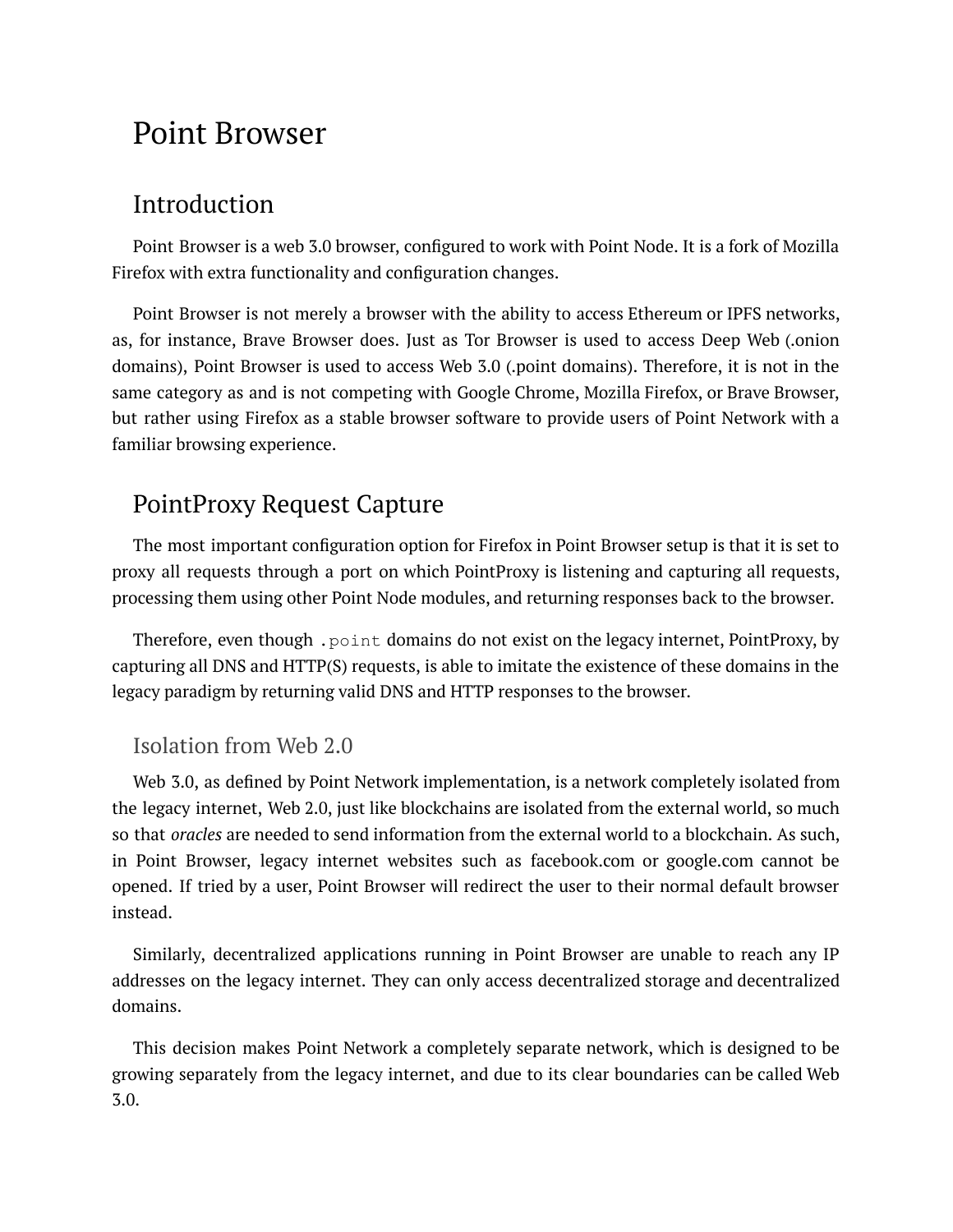If it were possible to access Web 2.0 content from Point Browser, it is presumed that a large number of developers, working on decentralized applications, pressed by deadlines or motivated by other factors, could go back to their old ways, storing website assets (including JavaScript code) on centralized storage, using centralized domains, and pinging analytics servers by IP addresses. By severing the connection to Web 2.0, it forces all developers to develop decentralized applications in the way they're completely decentralized not just on paper, but in implementation as well.

#### <span id="page-24-0"></span>Point Extension

Point Extension is a browser extension that is prepackaged with Point Browser which provides a helpful user interface and helps dApps communicate with Point Node.

The main extension window, which is opened when clicked on the extension icon, contains a compact summary of the wallet balances, and allows quick access to additional actions, such as accessing Wallet, Explorer, Contacts, different dApps and so on.

#### <span id="page-24-1"></span>Point SDK

To help developers efficiently use Point Network capabilities, Point Extension makes available PointSDK, which becomes accessible on any page as window.point.

Point SDK contains functions which help perform various API calls to Point Node, related, for instance, to reading from and writing into decentralized storage, managing subscriptions, etc.

#### <span id="page-24-2"></span>Legacy "Web3.js" SDK

A large number of developers in the blockchain space are familiar with a library called *web3.js* produced by the Ethereum community, and associated APIs. One popular blockchain access software called "MetaMask" popularized this approach, and it was solidified in EIP-1193.

Point Extension is responsible for mimicking this API in order to help with dApp migrations using as few modifications as possible. It makes available a "web3 provider" object at window.ethereum which can then be used with *web3.js* and similar libraries to interact with Point Chain.

#### <span id="page-24-3"></span>Other chains

dApps on Point Network are not limited to only using Point Chain. Although the UI and the domains must reside on Point Chain in any case, Point Network is designed to allow users to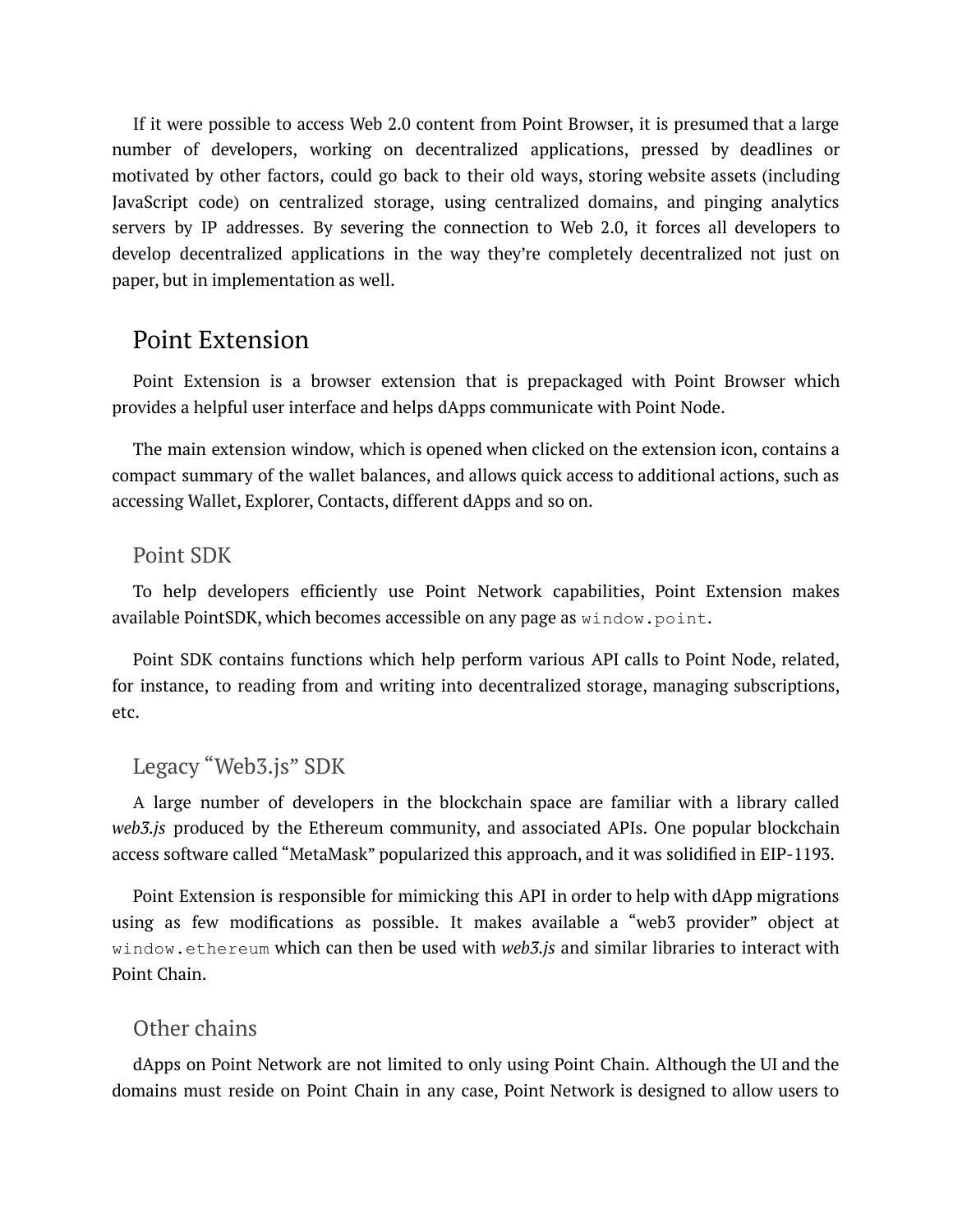switch between several chains. For instance, users can choose to interact with Uniswap (a popular dApp) on Point Chain, then switch to Uniswap on Ethereum Chain, and then interact with Uniswap deployed on Polygon Chain.

Because the Point Network project is not just a blockchain, but a whole software suite, it can connect to several chains simultaneously, depending on *chainId*.

Similarly, it is not limited to Ethereum-compatible chains. Point Network can be extended to work with different APIs, such as APIs to access Solana Chain, Polkadot Chain, or Bitcoin Chain, in order to allow users to interact with Solana dApps, or pay invoices in Bitcoin, directly from Point Browser, by similarly exposing API endpoints customized to a specific chain (e.g. mimicking the behavior of Phantom Extension for Solana or polkadot{.js} extension for Polkadot).

#### <span id="page-25-0"></span>Confirmation window

Because every request, including blockchain interaction requests from dApps, is captured by PointProxy, it allows Point Network to perform access control before deciding whether to fulfill a request.

By default, and with some exceptions, *read* blockchain operations are allowed. dApps are allowed to query blocks and transactions from every available chain.

However, *write* operations, such as sending assets, calling smart contract methods requiring a transaction, etc., have to undergo access control. For that purpose, before fulfilling a request, Point Extension opens a *confirmation window*, displaying the request details to the user and asking whether they intend to perform this action.

#### <span id="page-25-1"></span>Web3 Login

One of the exceptions where a confirmation window is needed for *read* operations, is "Log In As". As mentioned in the "Identity Management" section, a user can have several identities. In that case, without additional mechanisms, it would have been confusing for Point Network to determine which identity to expose to the dApp so that it can load related information (such as the user name and the user's notifications in a decentralized social media dApp).

For that purpose, a confirmation window for "Log In As" is triggered by request from a dApp, allowing the user to choose which identity to load.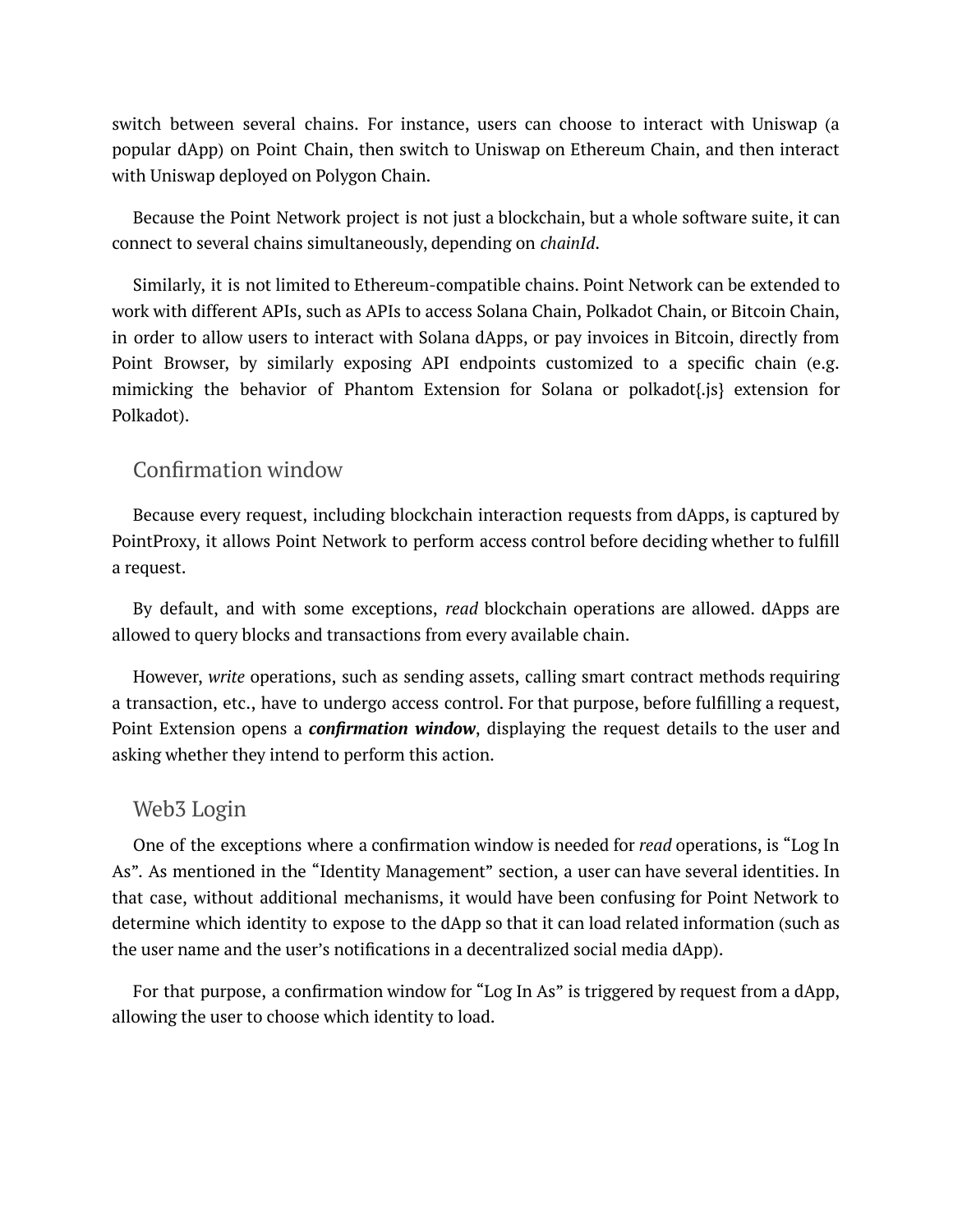#### <span id="page-26-0"></span>Notification manager

Point Extension is also responsible for generating user notifications, when they are needed. At the start of Point Node, and during its operation, it is scanning the blockchain for events related to the user. It might be new deposits to or withdrawals from the user's accounts, an arrival of a new email message on Point Mail, or a custom dApp-generated event.

In that case, Point Extension uses browser API to show a notification, and open the associated page when the notification is clicked.

## <span id="page-26-1"></span>Internal Apps

Point Network is prepackaged with internal applications, making it easy for the user to access core Point Node functionality. Most of the apps are accessible using the URL https://point/.

## <span id="page-26-2"></span>Point Home

This is the first page that is opened when the user connects to Point Network. It can contain a welcome message, basic information about the user's account, and various links suggesting where to start exploring Web3.

### <span id="page-26-3"></span>Point Wallet

An important part of the Point Network's user interface is the Wallet application.

It allows common operations done from cryptocurrency wallets, such as sending cryptoassets (cryptocurrencies, tokens, NFTs etc.), receiving them, browsing transaction history etc. We will describe several modifications proposed to enhance the functionality and usability.

#### <span id="page-26-4"></span>Multi-Chain Support

Because Point Node has the ability to connect to several chains simultaneously, Point Wallet should not only provide access to cryptoassets on Point Chain, but also on other chains, such as Ethereum, Polygon, Solana, and others. This way, a user would potentially have the ability to eventually interact with any cryptocurrency blockchain without leaving Point Browser, provided that a Point Wallet plugin for that chain exists.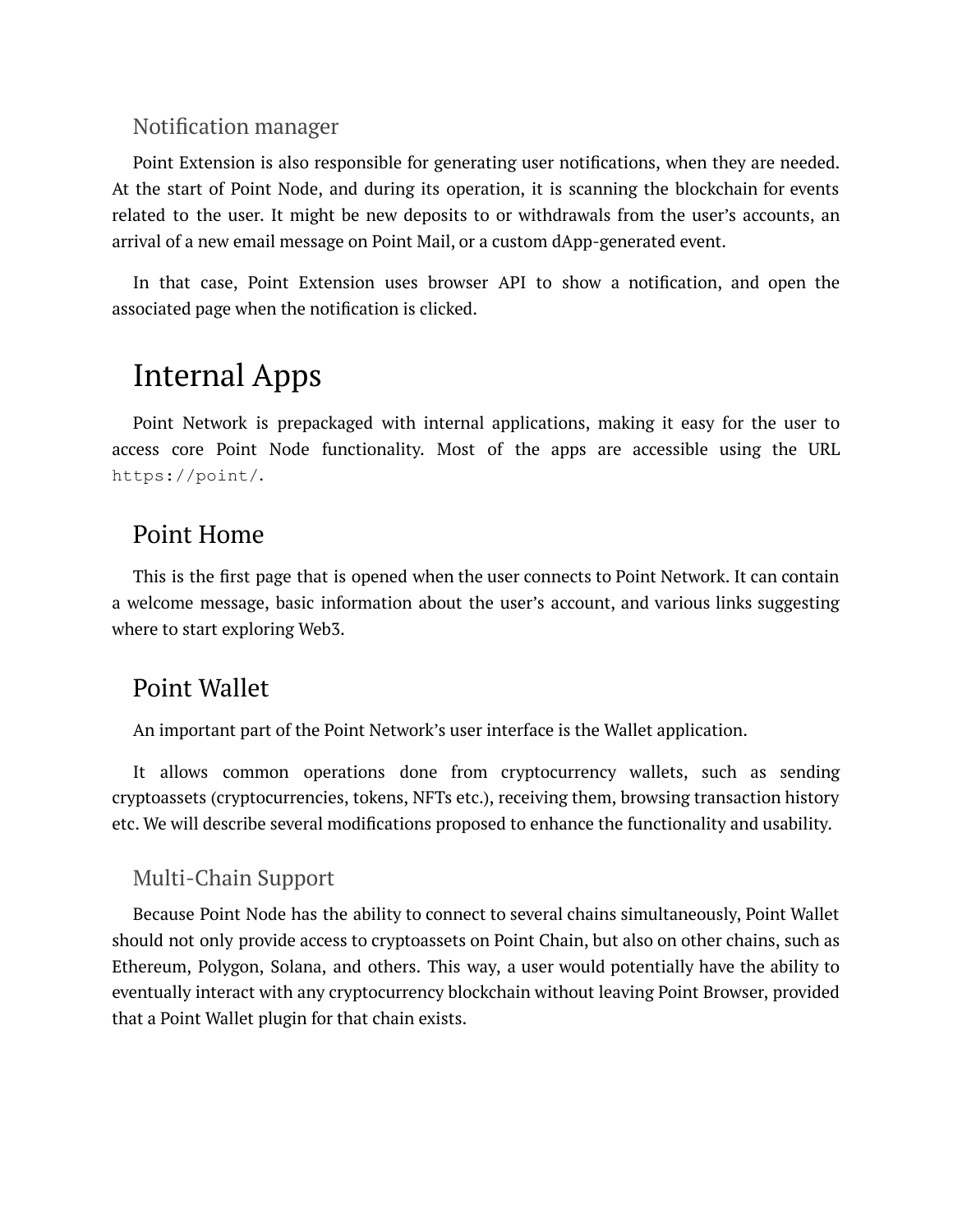#### <span id="page-27-0"></span>Send to Identity Handles

A user should be able to not just use the legacy way of specifying a recipient (by submitting a long string of hexadecimal or base-58 characters which is someone's cryptocurrency address), but by directly specifying the identity handle. Extra care should be taken to make sure the user hasn't mistyped the handle (e.g. by providing a drop-down list with extra information about the identity as they type, by providing quick access to identities from the contact list, and by including a button to paste the name from another place).

In transaction history, Point Wallet should attempt to resolve cryptocurrency addresses to their identity handles instead, where possible.

In the future, more blockchain naming systems should be supported (such as Ethereum Name System using .eth handles, Unstoppable Domains using .crypto handle, Namecoin with .bit addresses etc.)

#### <span id="page-27-1"></span>Send to Identity Handles on Different Chains

It is possible to create a mechanism by which a sender can send assets to an identity handle not only on Point Chain, but on other chains as well, such as Ethereum, Bitcoin or Solana.

One way to achieve this is through users publishing their addresses on these chains in the identity key-value store (*ikv*). This way, Point Wallet would infer the type of asset and the chain from the user's "From" field, and attempt to detect the existence of a cryptocurrency address on that chain for the identity selected in the "To" field, and use this address to fulfill the transaction request.

The proposed above requires a user's interaction to generate addresses for these chains beforehand. One improvement might be to pre-generate these addresses (with private keys derived using HD Wallets derivations, and as such, always accessible to the recipient), and automatically publish them.

Despite the improvements, both methods would still lack privacy (the same address per chain would be used by all senders). In the "Privacy" section below we discuss potential approaches to create uncorrelated addresses for increasing transaction privacy. Readers should keep in mind that most of those approaches could potentially be applicable not only to Point Chain transactions, but also to addresses on different chains (i.e. the ideal scenario is for a sender to be able to create unlimited addresses for the recipient on any existing blockchains, retaining a mathematical guarantee that the recipient is able to detect and access the funds in these addresses, with or without a help of an additional encrypted message to point to the right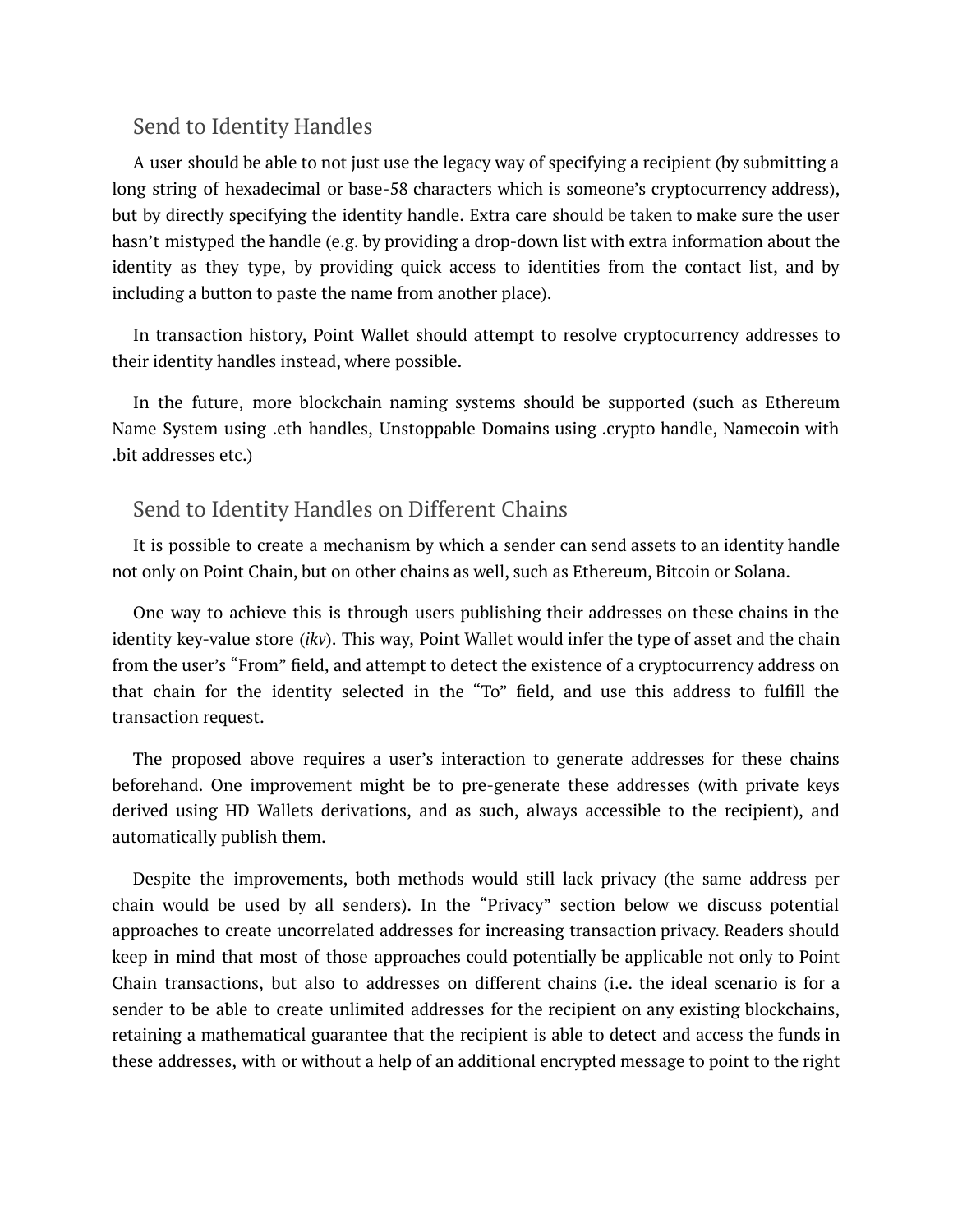address, but at the same time, for any external observer, leaving these addresses uncorrelated both with each other and with the identity).

#### <span id="page-28-0"></span>Vaults (Two-Factor Authentication in Web3)

One of the worst case scenarios that can happen to a cryptocurrency user is their private key/seed phrase being compromised and in the hands of a malicious party, which would then lead to a theft of the funds and any other cryptoassets.

In the "Identity Management" section, "Social Recovery" was discussed as one approach to strengthen security. "Vaults" is another way, which does not involve relying on actions by third parties.

The idea behind vaults is, first, to be able to create a delay on a certain wallet (presumably, containing enough valuable cryptoassets that would warrant the extra complications in lieu of extra security) before finalizing any action on the blockchain. Thus, a successful transaction is split into a broadcast intention, a time delay which starts from the broadcast intention, and a completion, if the intention wasn't contested.

In a hypothetical scenario, a user *U* creates a vault, configured with a 24 hour delay, and deposits 100,000 POINTs into its address. Whenever *U* needs to spend some funds from the vault, it broadcasts an *intention transaction* first, then waits for 24 hours, and the transaction is then automatically confirmed. If the vault's private key becomes compromised and an attacker *A* attempts a theft of funds, *A* cannot simply complete a withdrawal transaction. *A* would first have to create an intention transaction, and *U* would receive a warning notification about this transaction in Point Wallet. *U* can then recognize that the transaction is fraudulent, and has 24 hours to broadcast a *cancellation transaction*, negating the intention transaction and resetting the timer. This, without extra mechanisms, would still lead to loss of funds, but it would lead to a tug-of-war between *U* and *A*, in which case, both of them would not receive anything from this, and this would make targeting vaults less attractive to attackers.

However, this can be improved further to allow full recovery of the vault. A simple variation would be for *U*, when creating the vault, to generate an offline key pair, never exposing the seed phrase online, and then grant that generated wallet address emergency powers on the vault. In the event of the dispute between *U* and *A*, *U* would prove to the network that *U* is the original owner by using the seed phrase (on a hardware that is known not to be compromised) to sign a recovery transaction and recover the vault's contents into a wallet address known to be safe.

Note that on its own, the seed phrase stored offline, cannot be used to access the vault. The vault's private key is always required to perform any action on it. Any person accidentally discovering the offline seed phrase might not even be aware that it is connected to the vault in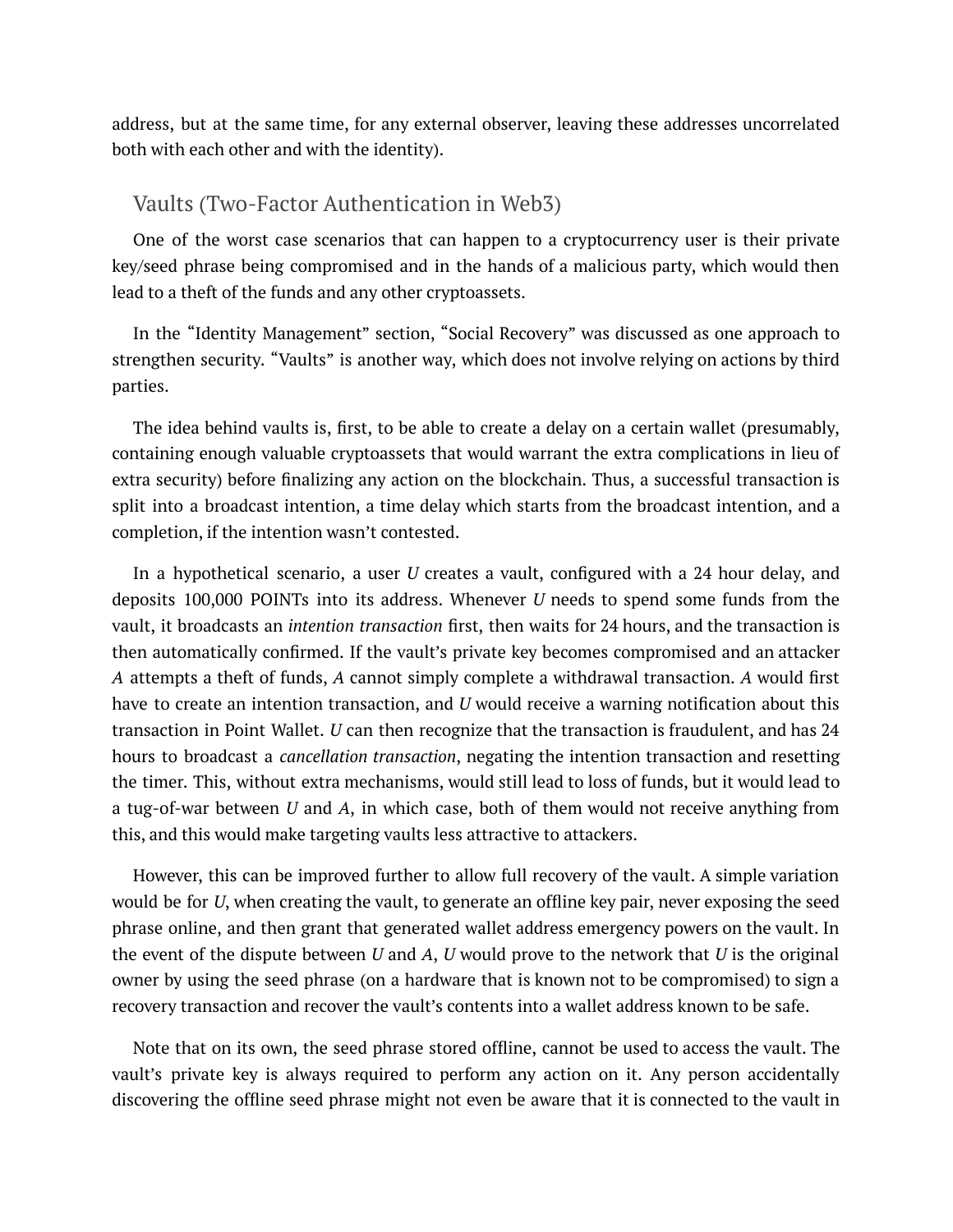any way (in this case, the vault smart contract would not use the address openly in plain-text, but hashed with some "salt" nonce). But in the event of a dispute, the offline seed phrase would serve to complete the two-factor authentication and, in conjunction with the vault's private key, be used to recover the vault.

#### <span id="page-29-0"></span>**Privacy**

Privacy has been a pain point for many blockchain systems. For instance, in Ethereum it is common for a person to have one wallet address, and then conduct all business from that address. Then, it is trivial for anyone to browse all transactions and interactions with dApps for that person. The privacy level here is similar to a person walking into a supermarket with a paper attached to their back, listing all previous stores they walked into, the amounts they spent there and when, and, in some cases, what they bought.

It takes colossal effort in rigorous research, development and testing to develop privacy solutions correctly. Therefore, the first priority for Point Network is to create a base for the decentralized internet, focusing more on the censorship-resistance part in the beginning. However, the privacy preservation side of decentralized internet is of comparable importance, therefore, sufficient research and development efforts should also be allocated to it.

Privacy preservation is a spectrum, and it can be upgraded gradually. These are several mechanisms that could be used, separately or altogether, with varying levels of strength:

- **Switching Identities in the Browser.** Point Node should support switching between several identities, by using the HD Wallet approach described in the "Identity Management" section.
- **Switching Identities in the Dashboard.** Point Dashboard should support the ability to open a completely different environment when a user logs in with a different seed phrase (e.g. no cache leaking between identities).
- **Feejoin.** One of the common privacy solutions is known as *coinjoin*, a multi-party transaction where the parties mix their coins together and take back their amounts, but an external observer has no way of knowing which party owns which part of the output. While coinjoin is something Point Network could use to increase privacy, it is possible to also adapt this idea for web3 interaction privacy, what we call *feejoin*. Right now, if anyone wants to interact with any dApp smart contract (e.g. posting a tweet on decentralized social media) from their identity, they must have a sufficient balance of tokens in that address. This exposes the amount of funds they have, something which they might desire to not advertise. Even if a user chooses to top-up the identity account every once in a while from another one, links to that main account can be trivially established. *Feejoin* mechanism would allow *anyone* to pay for *any* transaction, and then,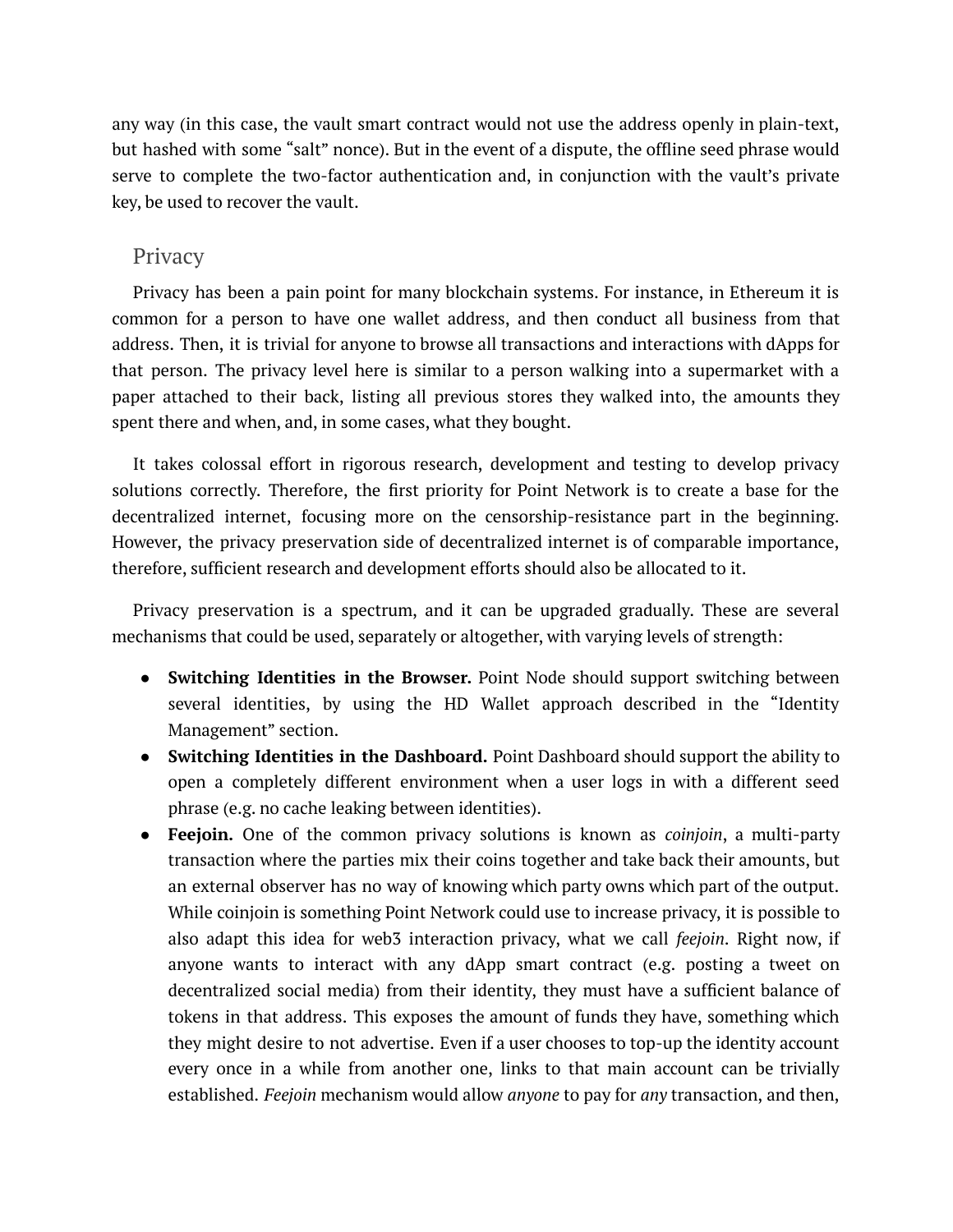when several people desire to interact with dApps, would automatically merge their fees, such as one person would pay for the transaction of another, and vice versa. This would make it difficult for external observers to establish which funded wallet belongs to which identity (and the identity's wallet can have 0 tokens), because it would be unclear whether the wallet that has paid for the web3 interaction belongs to the owner of the identity, or some other *feejoin* party.

- **Payment requests.** Traditionally, when a blockchain user desires to receive a payment from another party, they send their main wallet address. Point Network could provide a mechanism whereby each time a user clicks 'Receive', a different subaddress is generated. There is no need to remember the seed phrase for that subaddress, because it uses the HD Wallet mechanism from the "Identity Management" section. However, for external observers, the addresses would be completely uncorrelated. The difficult parts of implementing this would then be to efficiently query and consolidate those balances in the user interface, and merge them when a payment is needed. This would help shift Point Network from account-based (traditional in Ethereum-like systems) to UTXO-based privacy level (traditional in Bitcoin-like systems), while still preserving beneficial account-based capabilities for web3.
- **Offline payment requests.** Payment requests described above require a user to be online when the subaddress is generated, but this might not always be the case. For this, a mechanism might exist by which a sender could generate a unique shared wallet address, deposit the transaction amount there, and when the recipient comes online, Point Network would detect the payment and add as part of the balance, while for an external observer it would be uncorrelated with any other addresses or payments to the recipient. A naïve approach would be to simply create a new cryptocurrency address, send funds there, and share the private key to it in an encrypted message to that identity (which would designate a successful completion of the transfer by the recipient capturing the payment into another recipient-controlled wallet, and would also allow the sender to take back the funds in the unsuccessful case or if the recipient never comes back online). There might be more ways to do this more efficiently, such as blending keys of the parties in such a way that a sender could create unlimited unique addresses with guaranteed ability of the recipient (and only the recipient, as opposed to the previous scenario) to generate the private key required to capture the funds, while it would take external parties an impractical effort if they try to attempt to establish the ownership by a bruteforce attack. More research is needed to establish the possibility of offline payment requests and a path to their implementation.
- **Existing privacy projects.** Finally, lessons from privacy-preserving projects such as Monero could be taken, to eventually provide Monero-grade privacy to the network.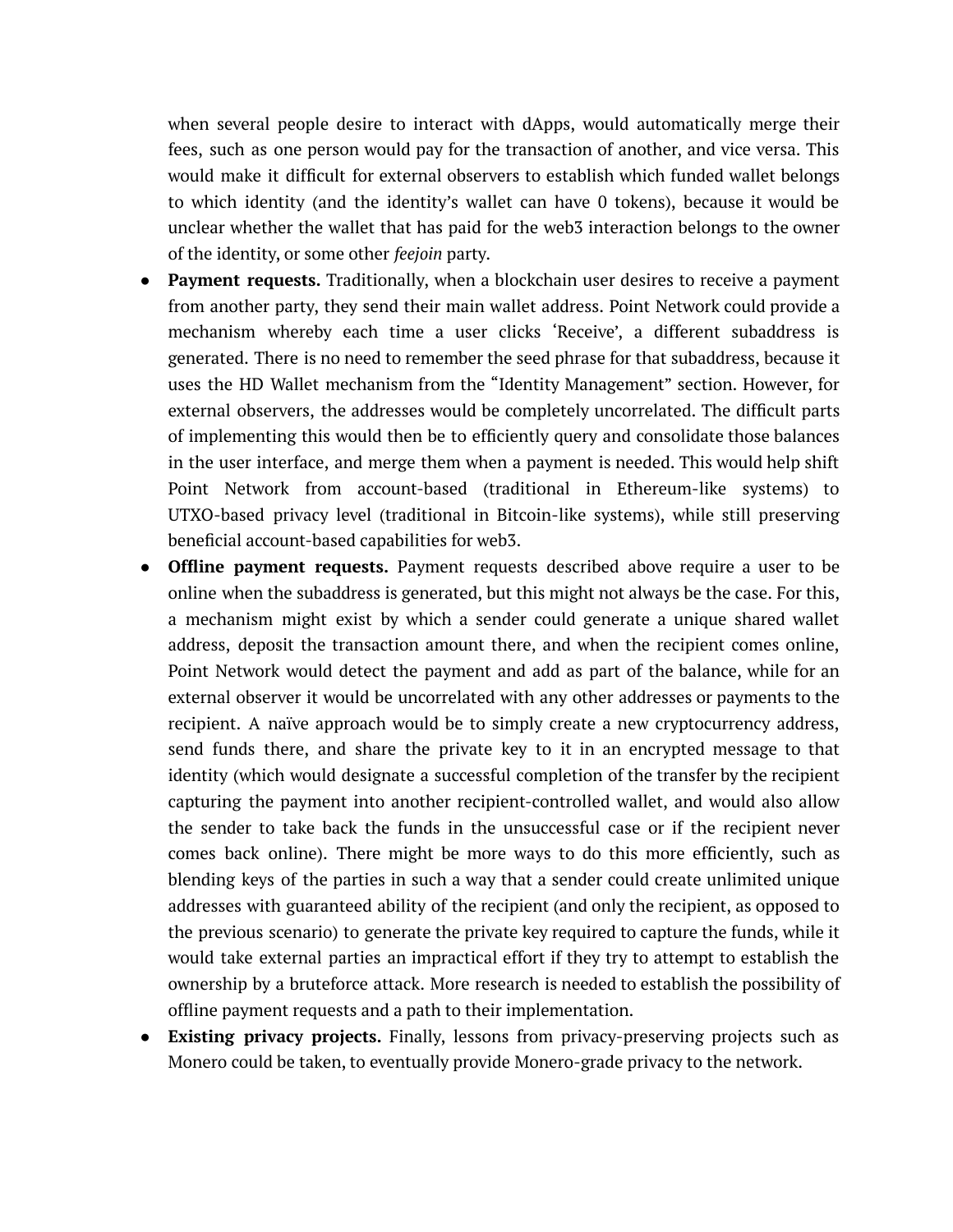### <span id="page-31-0"></span>Point Explorer

Traditionally, software that allows users to browse the contents of a blockchain in a human-readable format has been called *block explorers*. Normally, it is run on a centralized server, and users are left with the only option to trust the data provider.

By making Point Explorer an internal application as part of the auditable software suite, running on a user's computer instead of on a centralized server, it would be possible to increase the level of security and trust to the data output, and move block explorers further into decentralization.

Point Node could still use other nodes on the network to query the data, but it would run ad-hoc checks (Merkle proof validation, state transition result validation etc.) in order to verify the validity of conclusions before displaying them in the browser.

Additionally, there are some extra views that could be specific to Point Explorer and which should be supported, such as displaying and verifying NFTs, and exploring the list of identities and all properties, transactions and assets associated with them (for example, a detailed history of dApp deployments on a certain decentralized domain).

## <span id="page-31-1"></span>Potential Applications

This section describes potential applications that could become possible once Point Network is fully implemented. It does not mean that the authors seek to implement all of the described applications, but it provides general guidelines and suggestions for teams that would be attempting to work on them.

### <span id="page-31-2"></span>Censorship-resistant websites

One type of content that can exist on web3 is simply static websites. One of the differences between them and websites on web 2.0 is that websites on Point Network do not reside in a central location, and instead live on decentralized internet, which makes them resistant to censorship attempts.

Since every part of the tech stack is decentralized (domains, storage, identities), there is no central point of failure to attack.

Another beneficial property of websites residing on web3 is that every update to the website is a transaction on the blockchain. This allows all updates to be publicly auditable, and also allows to create *multisig setups*, whereby every update has to be approved by N out of M parties,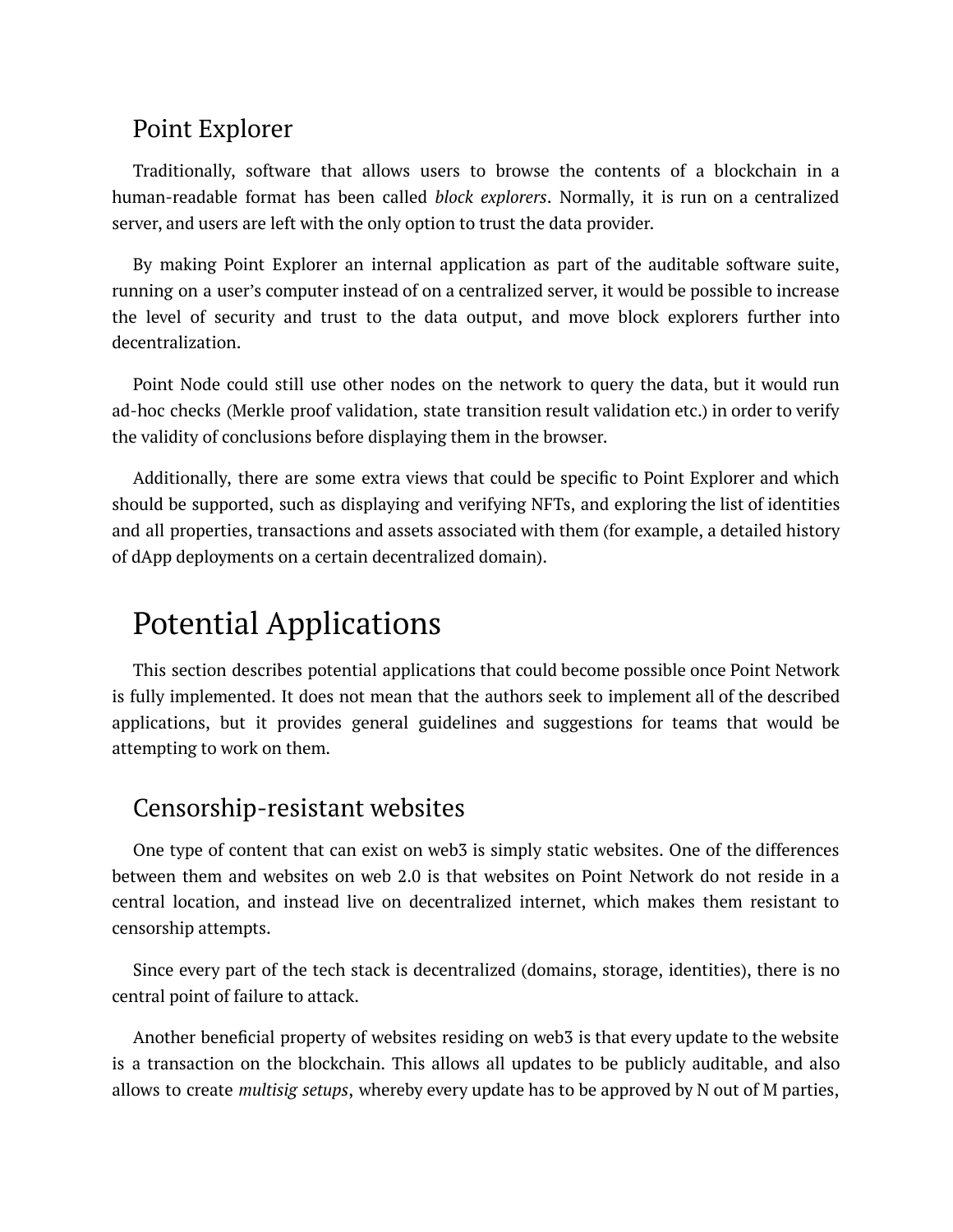which improves security by shifting the requirements needed to make malicious modifications to a website from compromising any one party (any developer working on the website), which is the situation right now on web2.0, to compromising several members of the team (see "Multi-Signature Actions on Identities" subsection under "Identity Management").

## <span id="page-32-1"></span>Interacting with dApps on several chains

*Note to the reader: this section is not finalized yet, please follow our roadmap:*

- - - -

#### *<https://roadmap.pointnetwork.io>*

*and the URL this document is hosted on for new versions:*

*<https://pointnetwork.io/link/whitepaper>*

- - - -

## <span id="page-32-0"></span>Decentralized End-to-End Encrypted Email

> See <https://penumbra.zone/crypto/primitives/fmd.html> and the linked <https://eprint.iacr.org/2021/089>

To hide metadata/relationship graph: Hide by fuzzy recipient and hiding sender inside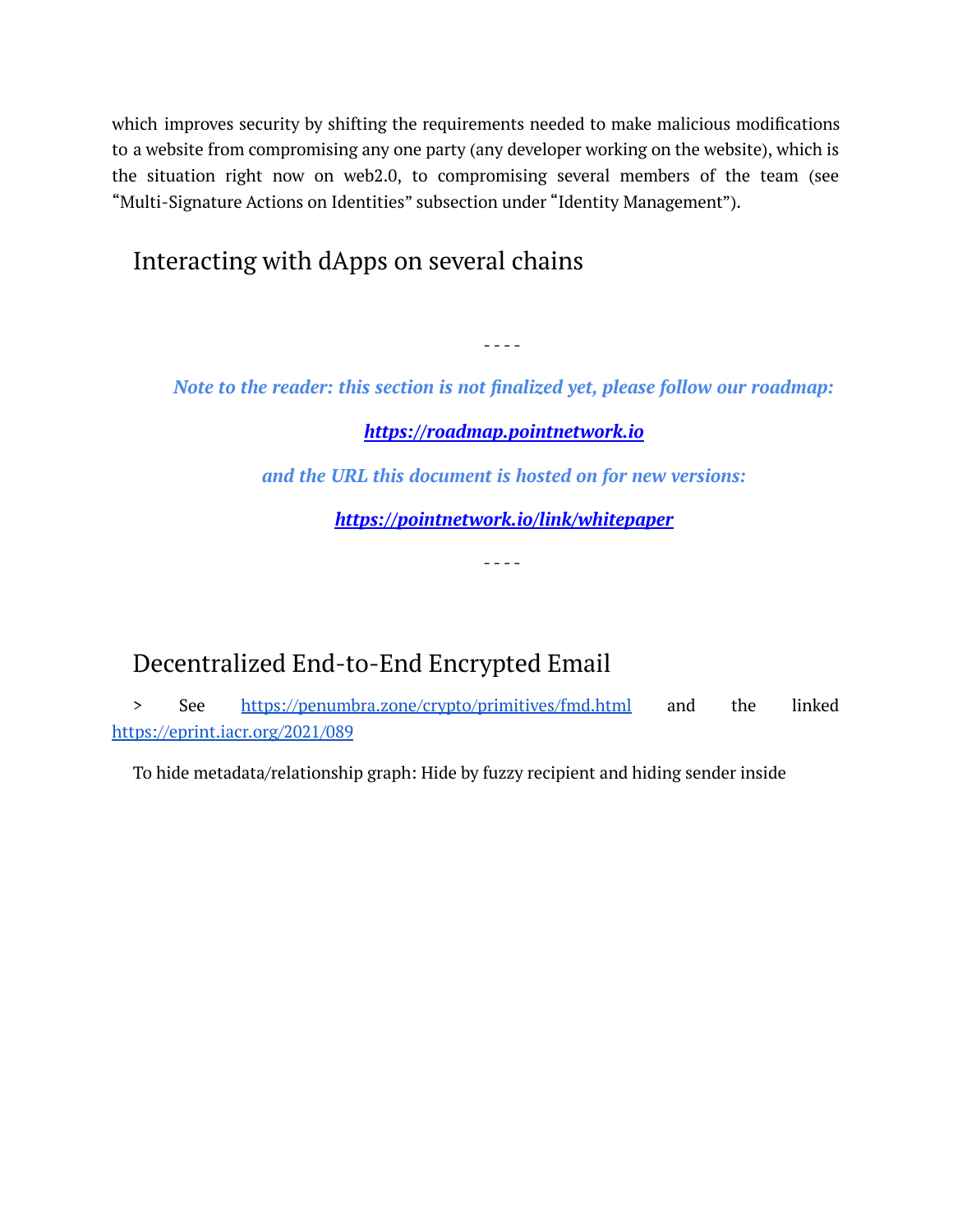<span id="page-33-0"></span>Decentralized Social Media

<span id="page-33-1"></span>Decentralized Facebook, Reddit and Discord

<span id="page-33-2"></span>Decentralized Youtube

<span id="page-33-3"></span>Decentralized Telegram

<span id="page-33-4"></span>Decentralized Zoom

Audio video calls

## <span id="page-33-5"></span>Supporting Communities and Content Creators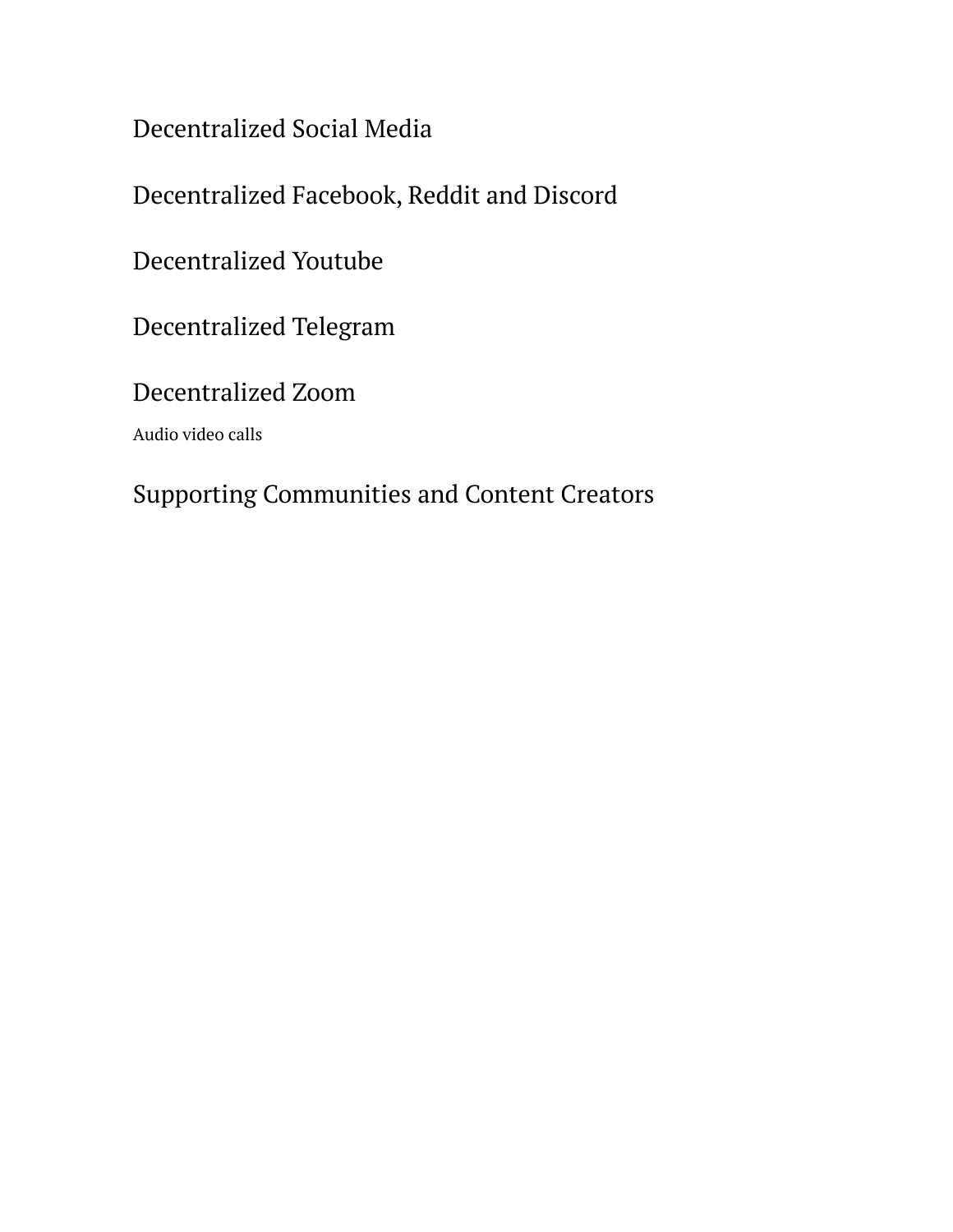<span id="page-34-0"></span>Storage Archives

<span id="page-34-1"></span>Decentralized Github

<span id="page-34-2"></span>Digital Collectibles (e.g. art NFTs and game assets)

<span id="page-34-3"></span>Signatures and Badges

<span id="page-34-4"></span>Manageable Personal Data/KYC Identities

<span id="page-34-5"></span>Digital Canaries

<span id="page-34-6"></span>E-commerce

<span id="page-34-7"></span>Zero-knowledge targeted advertising

<span id="page-34-8"></span>DAO, Crowdfunding and Governance

<span id="page-34-9"></span>Point Network for Enterprise

<span id="page-34-10"></span>Conclusion

## <span id="page-34-11"></span>References

[Al Hasib and Haque, 2008] Al Hasib, A. and Haque, A. A. M. M. (2008). A comparative study of the performance and security issues of AES and RSA cryptography. *Proceedings - 3rd International Conference on Convergence and Hybrid Information Technology, ICCIT 2008*, 2(May):505–510.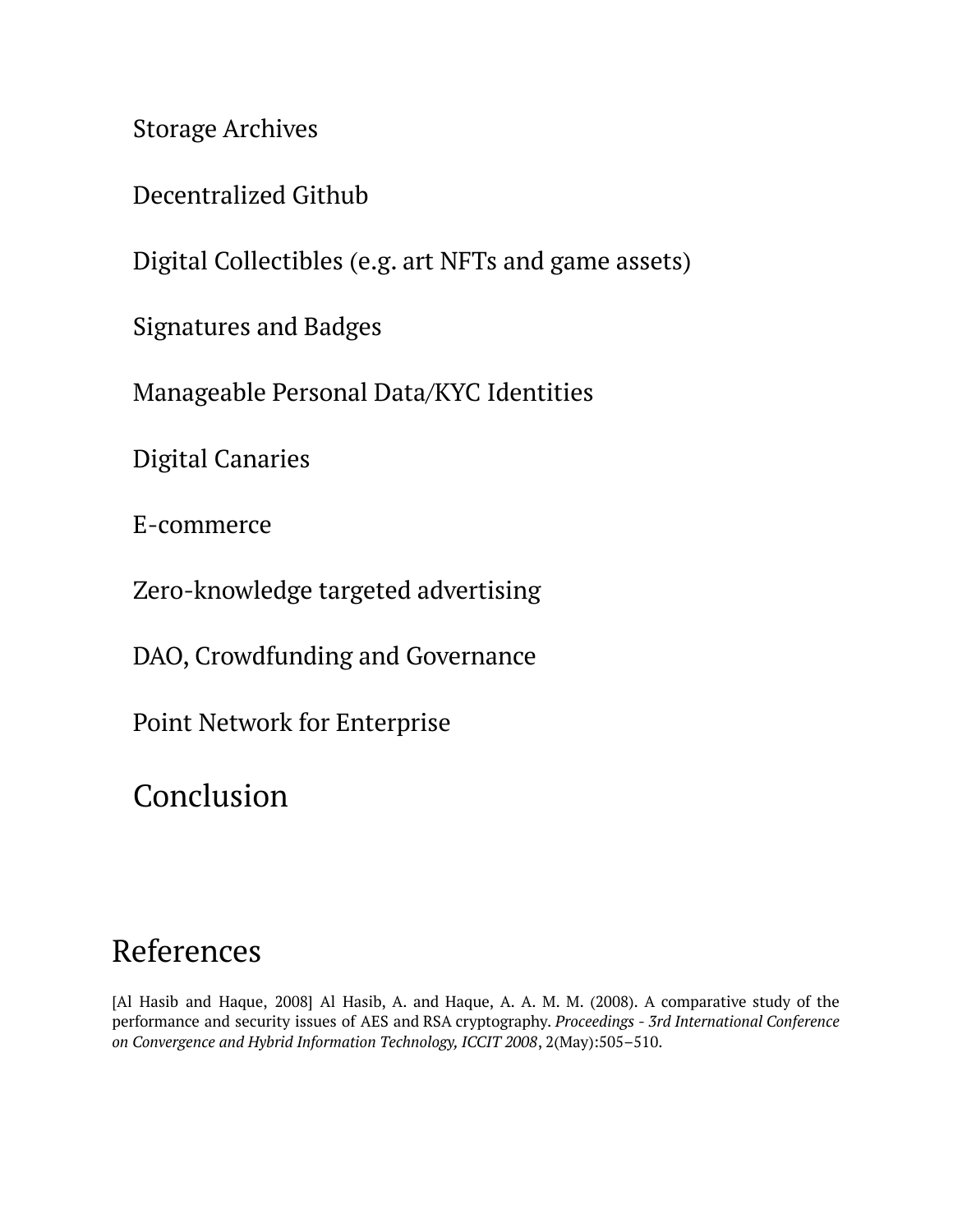[Alabdulwahhab, 2018] Alabdulwahhab, F. A. (2018). Web 3.0: The Decentralized Web Blockchain networks and Protocol Innovation. *1st International Conference on Computer Applications and Information Security, ICCAIS 2018*, pages 1–4.

[Anderson, 2019] Anderson, P. D. (2019). Edward Snowden: Permanent record. *Ethics and Information Technology*, 22(2):129–132.

[Baumgart and Mies, 2007] Baumgart, I. and Mies, S. (2007). S/Kademlia: A practicable approach towards secure key-based routing. *Proceedings of the International Conference on Parallel and Distributed Systems - ICPADS*, 2.

[Bellare et al., 2000] Bellare, M., Kilian, J., and Rogaway, P. (2000). The security of the cipher block chaining message authentication code. *Journal of Computer and System Sciences*, 61(3):362–399.

[Benet, 2014] Benet, J. (2014). IPFS - Content addressed, versioned, P2P file system.

[Benet and Greco, 2017] Benet, J. and Greco, N. (2017). Filecoin: A decentralized storage network. *Protocol Labs*.

[Brevini, 2017] Brevini, B. (2017). WikiLeaks: Between disclosure and whistle-blowing in digital times. *Sociology Compass*, 11(3):1–11.

[Buterin, 2014] Buterin, V. (2014). Secret sharing and erasure coding: A guide for the aspiring Dropbox decentralizer.

https://blog.ethereum.org/2014/08/16/secret-sharing-erasure-coding-guide-aspiring-dropbox-decentrali zer/. Accessed: 2021-07-10.

[Coddington, 2017] Coddington, A. (2017). *Mass Government Surveillance: Spying on Citizens*. Cavendish Square Publishing LLC.

[Dale Liu et al., 2009] Dale Liu, Caceres, M., Robichaux, T., Forte, D. V., Seagren, E. S., Ganger, D. L., Smith, B., Jayawickrama, W., Stokes, C., and Jan Kanclirz, J. (2009). Next generation SSH2 implementation: Securing data in motion. *Syngress Publishing*, pages 41–64.

[Daniel and Tschorsch, 2021] Daniel, E. and Tschorsch, F. (2021). IPFS and friends: A qualitative comparison of next generation peer-to-peer data networks. arXiv e-prints.

[DeNardis, 2007] DeNardis, L. (2007). A history of internet security. *Information Society Project*, pages 681–704.

[Dessouky et al., 2020] Dessouky, G., Frassetto, T., Jauernig, P., Sadeghi, A. R., and Stapf, E. (2020). With great complexity comes great vulnerability: From standalone fixes to reconfigurable security. *IEEE Security and Privacy*, 18(5):57–66.

[Feigenbaum and Koenig, 2014] Feigenbaum, J. and Koenig, J. (2014). On the feasibility of a technological response to the surveillance morass. *Cambridge Security Protocols Workshop*.

[Gunitsky, 2015] Gunitsky, S. (2015). Corrupting the cyber-commons: Social media as a tool of autocratic stability. *Perspectives on Politics*, 13(1):42–54.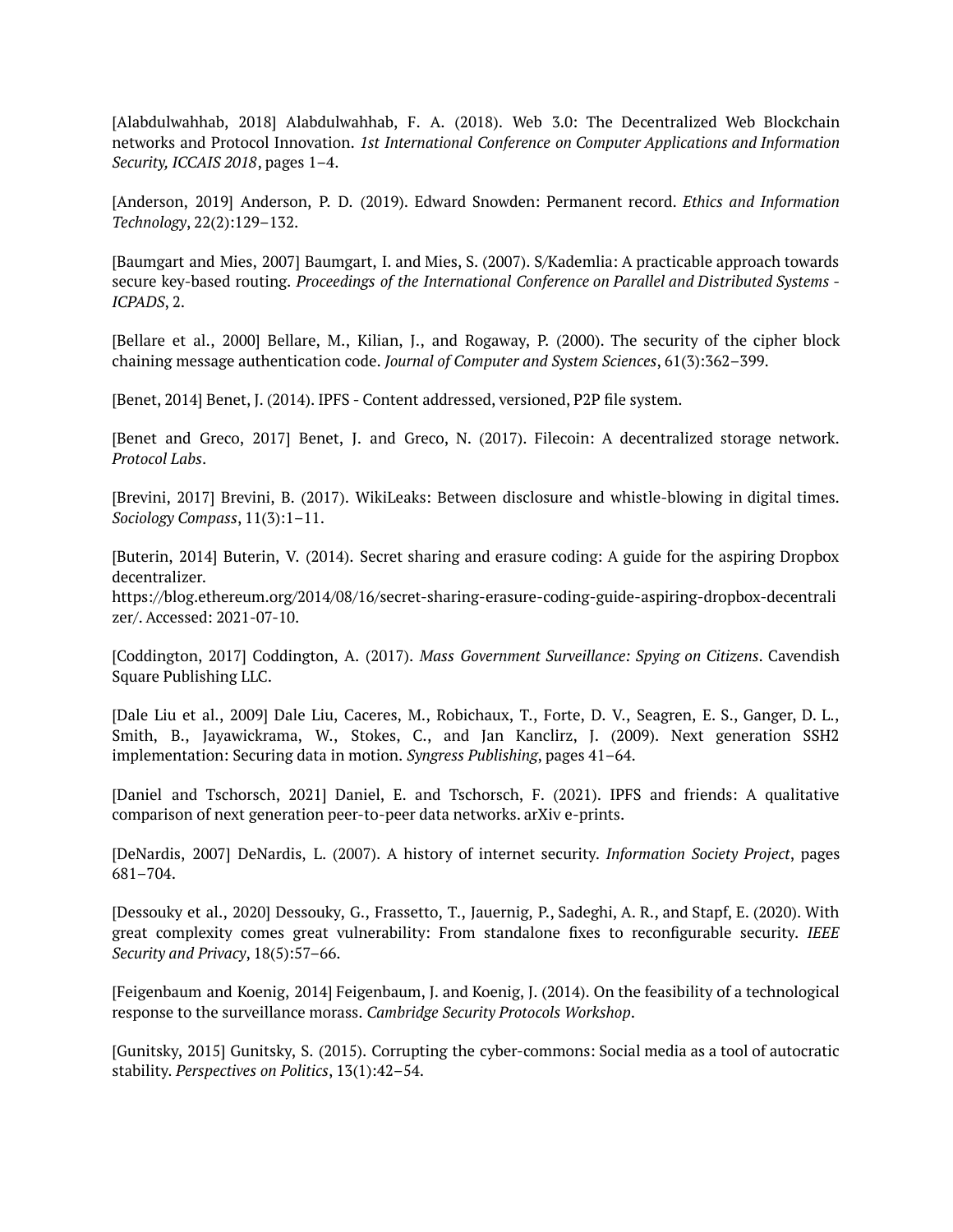[Hallam and Zanella, 2017] Hallam, C. and Zanella, G. (2017). Online self-disclosure: The privacy paradox explained as a temporally discounted balance between concerns and rewards. *Computers in Human Behavior*, 68:217–227.

[Harris, 2020] Harris, T. (2020). Unregulated tech mediation, inevitable online deception, societal harm. *Center for Humane Technology*.

[Hubbard, 2020] Hubbard, S. (2020). Opinion: Forget bias, the real danger is big tech's overwhelming control over speech. https://edition.cnn.com/2020/10/28/perspectives/section-230-hearing-big-tech/index.html. Accessed: 2021-07-09.

[Kierstead, 2021] Kierstead, A. (2021). The parler shutdown. https://law.unh.edu/blog/2021/01/parler-shutdown. Accessed: 2021-07-09.

[Kopel, 2013] Kopel, K. (2013). Operation seizing our sites: How the federal government is taking domain names without prior notice. *University of California*, 28:859–900.

[Lear, 2018] Lear, S. (2018). The fight over encryption: Reasons why congress must block the government from compelling technology companies to create backdoors into their devices. *Cleveland State Law Review*, 66(2).

[Molloy, 2021] Molloy, D. (2021). Opinion: Forget bias, the real danger is big tech's overwhelming control over speech. https://www.bbc.com/news/world-middle-east-57570044. Accessed: 2021-07-09.

[Moshirnia, 2018] Moshirnia, A. (2018). No security through obscurity: Changing circumvention law to protect our democracy against cyberattacks. *Brooklyn Law Review*, 83(3):1279–1344.

[Nadler and Collins, 2017] Nadler, J. and Collins, D. (2017). RE: Competition in the Digital Marketplace. *Americans for Financial Reform Education Fund*.

[Otala et al., 2021] Otala, J. M., Kurtic, G., Grasso, I., Liu, Y., Matthews, J., and Madraki, G. (2021). Political polarization and platform migration: A study of parler and twitter usage by United States of America congress members. *Companion Proceedings of the Web Conference 2021*, pages 224– 231.

[Politou et al., 2020] Politou, E., Alepis, E., Patsakis, C., Casino, F., and Alazab, M. (2020). Delegated content erasure in IPFS. *Future Generation Computer Systems*, 112(September):956–964.

[Produit, 2018] Produit, B. (2018). Using blockchain technology in distributed storage systems. *University of Tartu*, pages 1–14.

[Rivest et al., 1978] Rivest, R., Shamir, A., and Adleman, L. (1978). A method for obtaining digital signatures and public-key cryptosystems. *Massachusetts Institute of Technology*.

[Rogers, 2020] Rogers, R. (2020). Deplatforming: Following extreme Internet celebrities to Telegram and alternative social media. *European Journal of Communication*, 35(3):213–229.

[Shane et al., 2017] Shane, S., Rosenberg, M., and Lehren, A. W. (2017). Wikileaks releases trove of alleged c.i.a. hacking documents. https://www.nytimes.com/2017/03/07/world/europe/wikileaks-ciahacking.html. Accessed: 2021-07-09.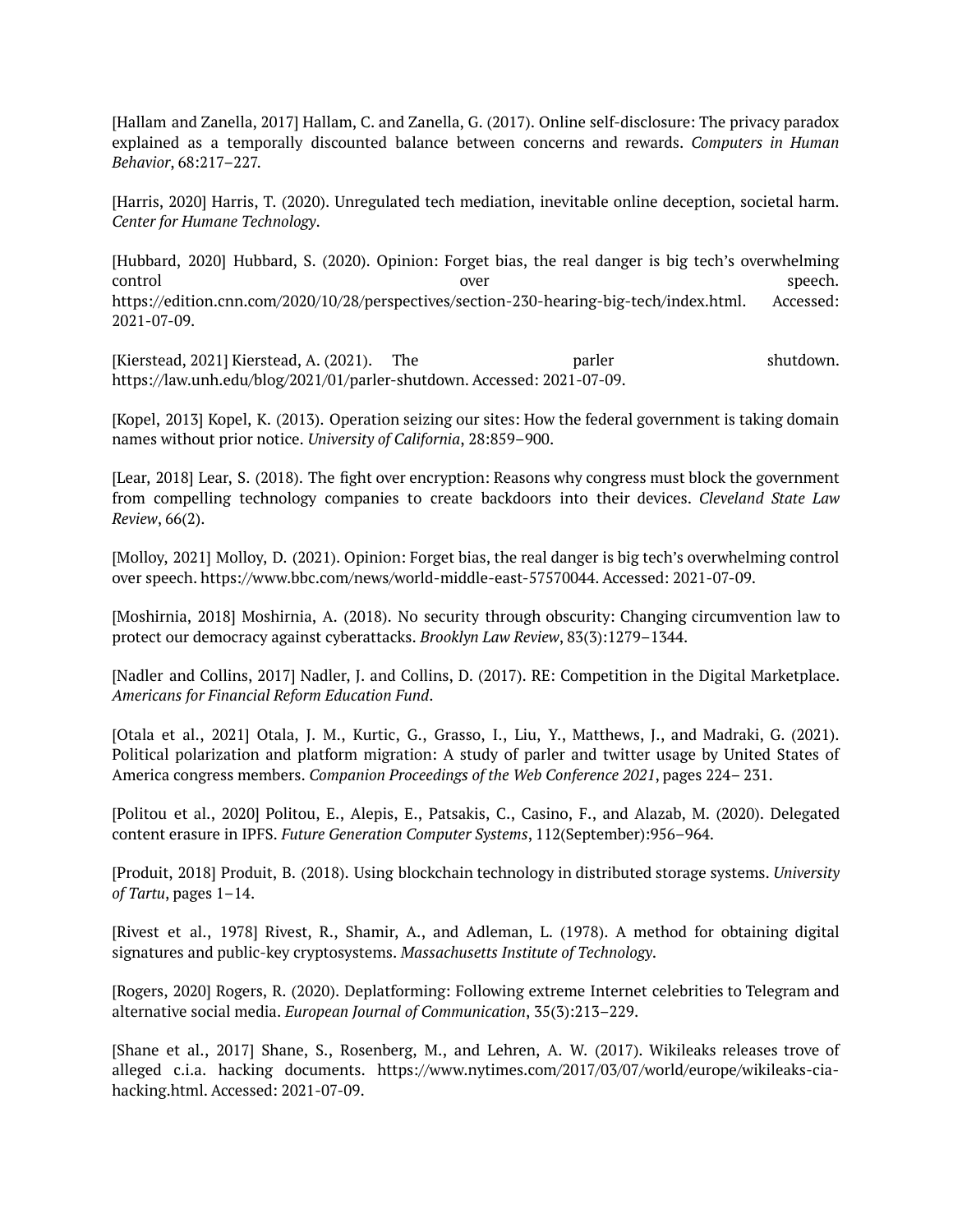[Slobogin, 2007] Slobogin, C. (2007). Privacy at risk: The new government surveillance and the Fourth Amendment. *University of Chicago Press*.

[Slupska et al., 2021] Slupska, J., Lowrie, J., Irani, L., and Stefan, D. (2021). How secrecy leads to bad public technology. *UC San Diego*. [Snowden, 2019] Snowden, E. (2019). Permanent record. *MacMillan*.

[Storj, 2018] Storj (2018). Storj: Decentralized cloud storage network framework. *Storj Labs*.

[Tiwari, 2019] Tiwari, A. (2019). Big tech monopoly: Effects, desirability and viable regulations.

[van der Schyff et al., 2020] van der Schyff, K., Flowerday, S., and Furnell, S. (2020). Duplicitous social media and data surveillance: An evaluation of privacy risk. *Computers and Security*, 94.

- [Al Hasib and Haque, 2008] Al Hasib, A. and Haque, A. A. M. M. (2008). A comparative study of the performance and security issues of AES and RSA cryptography. *Proceedings - 3rd International Conference on Convergence and Hybrid Information Technology, ICCIT 2008*, 2(May):505–510.
- [Alabdulwahhab, 2018] Alabdulwahhab, F. A. (2018). Web 3.0: The Decen- tralized Web Blockchain networks and Protocol Innovation. *1st International Conference on Computer Applications and Information Security, ICCAIS 2018*, pages 1–4.
- [Alwazzeh et al., 2020] Alwazzeh, M., Karaman, S., and Shamma, M. N. (2020). Man in the middle attacks against ssl/tls: Mitigation and defeat. *Journal of Cyber Security and Mobility*, pages 449–468.

[Anderson, 2019] Anderson, P. D. (2019). Edward Snowden: Permanent record. *Ethics and Information Technology*, 22(2):129–132.

[Augier, 2016] Augier, M. (2016). Trustworthy cloud storage. Technical report, EPFL.

[Banupriya et al., 2021] Banupriya, S., Kottursamy, K., and Bashir, A. K. (2021). Privacy-preserving hierarchical deterministic key generation based on a lattice of rings in public blockchain. *Peer-to-Peer Networking and Ap- plications*, 14(5):2813–2825.

[Baumgart and Mies, 2007] Baumgart, I. and Mies, S. (2007). S/Kademlia: A practicable approach towards secure key-based routing. *Proceedings of the International Conference on Parallel and Distributed Systems - ICPADS*, 2.

[Bellare et al., 2000] Bellare, M., Kilian, J., and Rogaway, P. (2000). The se- curity of the cipher block chaining message authentication code. *Journal of Computer and System Sciences*, 61(3):362–399.

[Benet, 2014] Benet, J. (2014). IPFS - Content addressed, versioned, P2P file system.

- [Benet and Greco, 2017] Benet, J. and Greco, N. (2017). Filecoin: A decentral- ized storage network. *Protocol Labs*.
- [Brevini, 2017] Brevini, B. (2017). WikiLeaks: Between disclosure and whistle- blowing in digital times. *Sociology Compass*, 11(3):1–11.
- [Buterin, 2014] Buterin, V. (2014). Secret sharing and era- sure coding: A guide for the aspiring dropbox decentralizer. https://blog.ethereum.org/2014/08/16/secret-sharing-erasure-coding-guideaspiring-dropbox-decentralizer/. Accessed: 2021-07-10.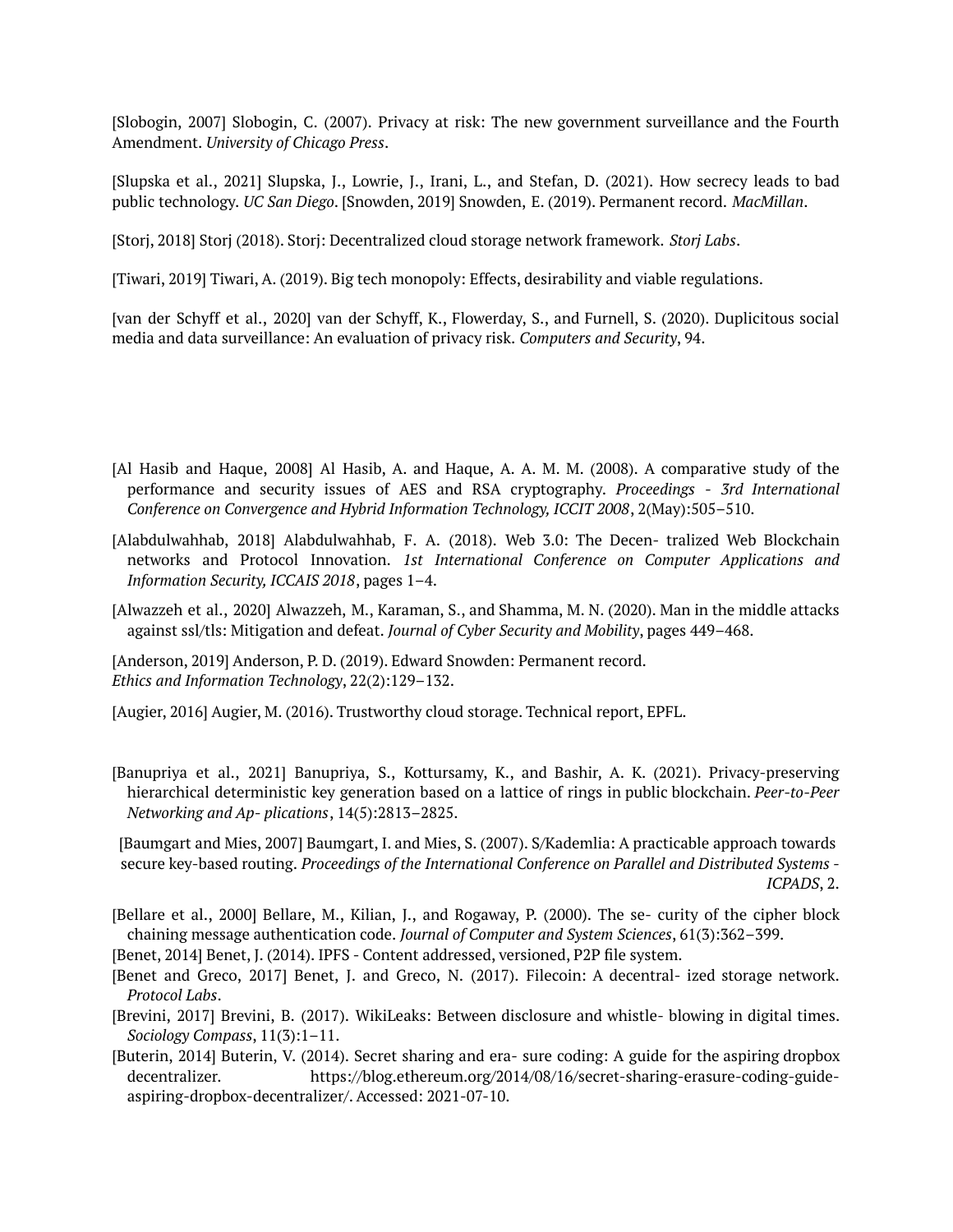[Buterin, 2021] Buterin, V. (2021). Why we need wide adoption of social recov- ery wallets.

- [Coddington, 2017] Coddington, A. (2017). *Mass Government Surveillance: Spying on Citizens*. Cavendish Square Publishing LLC.
- [Dale Liu et al., 2009] Dale Liu, Caceres, M., Robichaux, T., Forte, D. V., Sea- gren, E. S., Ganger, D. L., Smith, B., Jayawickrama, W., Stokes, C., and Jan Kanclirz, J. (2009). Next generation SSH2 implementation: Securing data in motion. *Syngress Publishing*, pages 41–64.
- [Daniel and Tschorsch, 2021] Daniel, E. and Tschorsch, F. (2021). IPFS and friends : A qualitative comparison of next generation peer-to-peer data net- works. *arXiv e-prints*.
- [DeNardis, 2007] DeNardis, L. (2007). A history of internet security. *Informa- tion Society Project*, pages 681–704.

[Dessouky et al., 2020] Dessouky, G., Frassetto, T., Jauernig, P., Sadeghi,

- 1. R., and Stapf, E. (2020). With great complexity comes great vulnera- bility: From stand-alone fixes to reconfigurable security. *IEEE Security and Privacy*, 18(5):57–66.
- [Feigenbaum and Koenig, 2014] Feigenbaum, J. and Koenig, J. (2014). On the feasibility of a technological response to the surveillance morass. *Cambridge Security Protocols Workshop*.
- [Gagnaire et al., 2012] Gagnaire, M., Diaz, F., Coti, C., Cerin, C., Shiozaki, K., Xu, Y., Delort, P., Smets, J.-P., Le Lous, J., Lubiarz, S., et al. (2012). Downtime statistics of current cloud solutions. *International Working Group on Cloud Computing Resiliency, Tech. Rep*.
- [Gunitsky, 2015] Gunitsky, S. (2015). Corrupting the cyber-commons: Social media as a tool of autocratic stability. *Perspectives on Politics*, 13(1):42–54. [Hallam and Zanella, 2017] Hallam, C. and Zanella, G. (2017). Online self- disclosure: The privacy

paradox explained as a temporally discounted balance between concerns and rewards. *Computers in Human Behavior*, 68:217–227.

- [Harris, 2020] Harris, T. (2020). Unregulated tech mediation, inevitable online deception, societal harm. *Center for Humane Technology*.
- [Hubbard, 2020] Hubbard, S. (2020). Opinion: Forget bias, the real danger is big tech's overwhelming control over speech. https://edition.cnn.com/2020/10/28/perspectives/section-230-hearingbig-tech/index.html. Accessed: 2021-07-09.
- [Khovratovich and Law, 2017] Khovratovich, D. and Law, J. (2017). Bip32- ed25519: hierarchical deterministic keys over a non-linear keyspace. In *2017 IEEE European Symposium on Security and Privacy Workshops (Eu- roS&PW)*, pages 27–31. IEEE.

[Kierstead, 2021] Kierstead, A. (2021). The parler shutdown. https://law.unh.edu/blog/2021/01/parler-shutdown. Accessed: 2021-07-09.

- [Kopel, 2013] Kopel, K. (2013). Operation seizing our sites: How the federal government is taking domain names without prior notice. *University of Cal- ifornia*, 28:859–900.
- [Lear, 2018] Lear, S. (2018). The fight over encryption: Reasons why congress must block the government from compelling technology companies to create backdoors into their devices. *Cleveland State Law Review*, 66(2).
- [Martiny et al., 2018] Martiny, I., Miers, I., and Wustrow, E. (2018). Proof of censorship: Enabling centralized censorship-resistant content providers. In *International Conference on Financial Cryptography and Data Security*, pages 99–115. Springer.

[Molloy, 2021] Molloy, D. (2021). Opinion: Forget bias, the real danger is big tech's [overwhelming](http://www.bbc.com/news/world-) control over [speech.](http://www.bbc.com/news/world-) https://www.bbc.com/news/world- middle-east-57570044. Accessed: 2021-07-09.